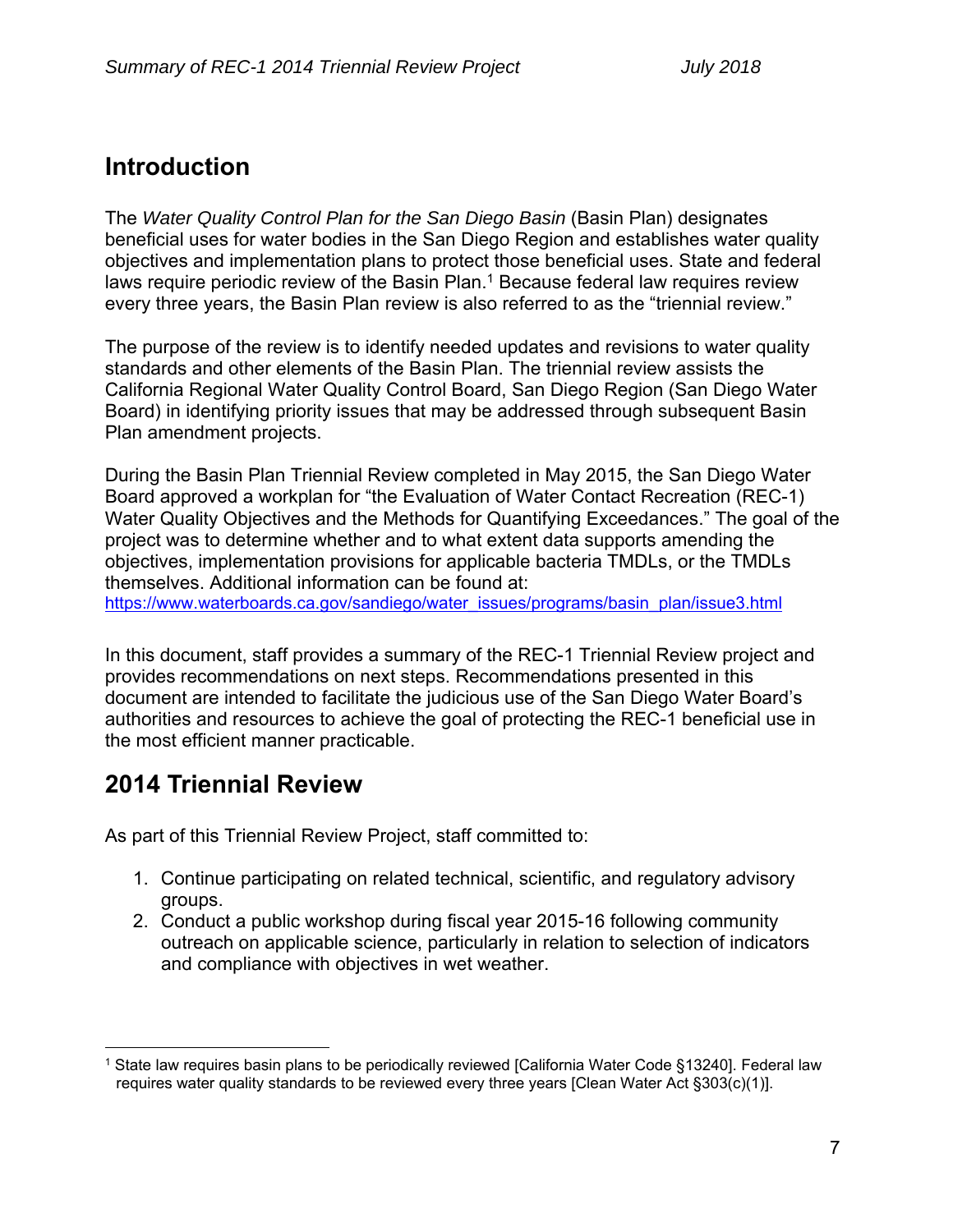3. Seek a third-party cost-benefit analysis regarding compliance with regulations of the San Diego Water Board, with a specific focus on the infeasibility of meeting wet-weather TMDL water quality objectives.

# **Actions Taken to Meet 2014 Triennial Review Commitments**

The following section outlines the most significant actions taken and technical information considered by the San Diego Water Board in the development of recommendations for achieving the goal of protecting the REC-1 beneficial use in the most efficient manner practicable.

# **External TMDL Stakeholder Workgroup**

San Diego Water Board staff formed, and actively participated in, monthly stakeholder workgroup meetings to examine issues related to the REC-1 bacteria water quality objectives for surface waters and to discuss various technical studies. Potential changes and/or updates to existing TMDLs were also discussed during the meetings; a list of stakeholder requested changes and/or updates and San Diego Water Board staff responses are included in Attachment A. These meetings were also essential in bridging the communication gap between staff and external stakeholders. Meetings extended from August 2015 through December 2017. The stakeholder group included representatives from the City of San Diego's Transportation and Storm Water Department, County of Orange South Watershed Management Area, and the County of San Diego Watershed Protection Program. Meeting minutes are available at the following location:

https://www.waterboards.ca.gov/sandiego/water\_issues/programs/basin\_plan/issue3.html

# **Internal Stakeholder Workgroup**

An internal team was established to maximize collaboration and communication across the various implementing programs within the San Diego Water Board. The internal workgroup consisted of staff from the following programs: Groundwater Protection, Monitoring Assessment and Research, Restoration and Protection Planning, Source Control Regulation, and Storm Water Management. Having staff from the various programs allowed the project team to listen to and consider various perspectives, identify potential challenges and barriers, and identify the best solutions to move forward. The internal workgroup consisted of line staff, senior staff, and executive management.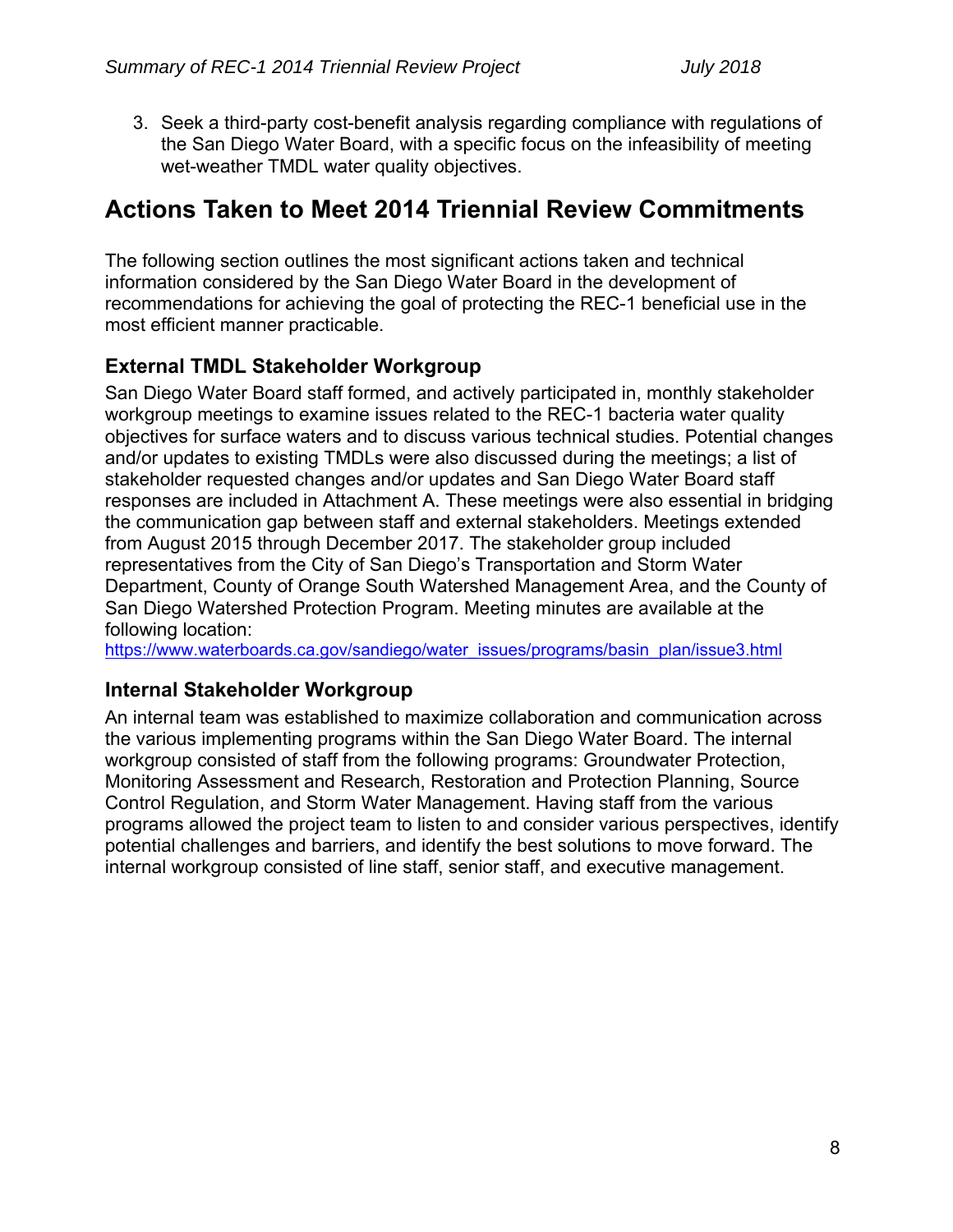# **Surfer Health Study**

In the winters of 2013/2014 and 2014/2015, the Southern California Coastal Water Research Project (SCCWRP) conducted a Surfer Health Study (SHS). The study focused enrollment and water quality monitoring at two beaches within San Diego city limits - Ocean Beach (located at the mouth of the San Diego River) and Tourmaline Beach, to determine whether or not the REC-1 beneficial use was supported in wet weather by measuring illness rates of surfers after their ocean exposure. The study was funded by the City and County of San Diego. The San Diego Water Board was an active member of the study's Water Quality Advisory Committee. Results indicated gastrointestinal illness (GI) increased following periods of ocean exposure and increased even further following wet weather. Among the study population (i.e. adult and predominantly male surfers), the SHS results did not exceed the most recent USEPA guidance for recreational beaches from 2012, which recommends no more than an average 32 to 36 gastrointestinal illnesses per 1,000 swimmers. The full report is available at: http://www.sccwrp.org/shs/

Based on the SHS results, SCCWRP conducted an upstream microbial source tracking study during two rain events in January-February of 2016 and February 2017 to evaluate the presence of pathogens and human fecal marker (HF183) at five main stem stations and seven tributary stations in the San Diego River watershed. Norovirus was detected at four stations in 2016 and three stations in 2017, and in both years, HF183 was detected in 100 percent of samples at all 12 stations in the San Diego River watershed (Table 1). The high frequencies of pathogen and HF183 detections, together with their relatively high concentrations, point towards broadly distributed human fecal contamination in the San Diego River watershed, with wet weather discharges presenting an ongoing risk to the health of surfers at Ocean Beach following storm events.

| Category                      |                      | <b>Surfer Health Study</b>                                                                         |                                                                    | <b>Upstream Source Tracking</b>                                         |                                                                               |                                                                                |                                                                         |
|-------------------------------|----------------------|----------------------------------------------------------------------------------------------------|--------------------------------------------------------------------|-------------------------------------------------------------------------|-------------------------------------------------------------------------------|--------------------------------------------------------------------------------|-------------------------------------------------------------------------|
|                               |                      |                                                                                                    |                                                                    | 2016                                                                    |                                                                               | 2017                                                                           |                                                                         |
|                               |                      | <b>Detection</b><br><b>Frequency</b><br>$(% , n= 23)$<br>samples from<br>one station) <sup>a</sup> | <b>Maximum</b><br><b>Concentrations</b><br>(gene<br>copies/100 ml) | <b>Detection</b><br>Frequency (%,<br>$n = 12$<br>stations) <sup>a</sup> | <b>Maximum</b><br><b>Concentrations</b><br>(gene<br>copies/100 ml) $^{\rm b}$ | <b>Detection</b><br><b>Frequency</b><br>$(% n = 12)$<br>stations) <sup>a</sup> | <b>Maximum</b><br><b>Concentrations</b><br>(gene copies/100)<br>$ml)^c$ |
| Pathogen                      | <b>Norovirus</b>     | 96                                                                                                 | 495                                                                | 33                                                                      | 280                                                                           | 25                                                                             | 168                                                                     |
|                               | <b>Adenovirus</b>    | 22                                                                                                 | 42                                                                 | Not analyzed                                                            | Not available                                                                 | Not analyzed                                                                   | Not available                                                           |
|                               | Campylobacter<br>sp. | 100                                                                                                | 1136                                                               | Not analyzed                                                            | Not available                                                                 | Not analyzed                                                                   | Not available                                                           |
|                               | <b>Salmonella</b>    | 25                                                                                                 | 14                                                                 | Not analyzed                                                            | Not available                                                                 | Not analyzed                                                                   | Not available                                                           |
|                               | <b>Enterovirus</b>   | $\mathbf{0}$                                                                                       | Not available                                                      | 16                                                                      | 470                                                                           | Not analyzed                                                                   | Not available                                                           |
| <b>Human</b><br><b>Marker</b> | <b>HF183</b>         | 100                                                                                                | 3363                                                               | 100                                                                     | 16, 240                                                                       | 100                                                                            | 5,971                                                                   |

### **Table 1. Pathogen and Human Marker Results of Surfer Health Study and Upstream Microbial Source Tracking Study**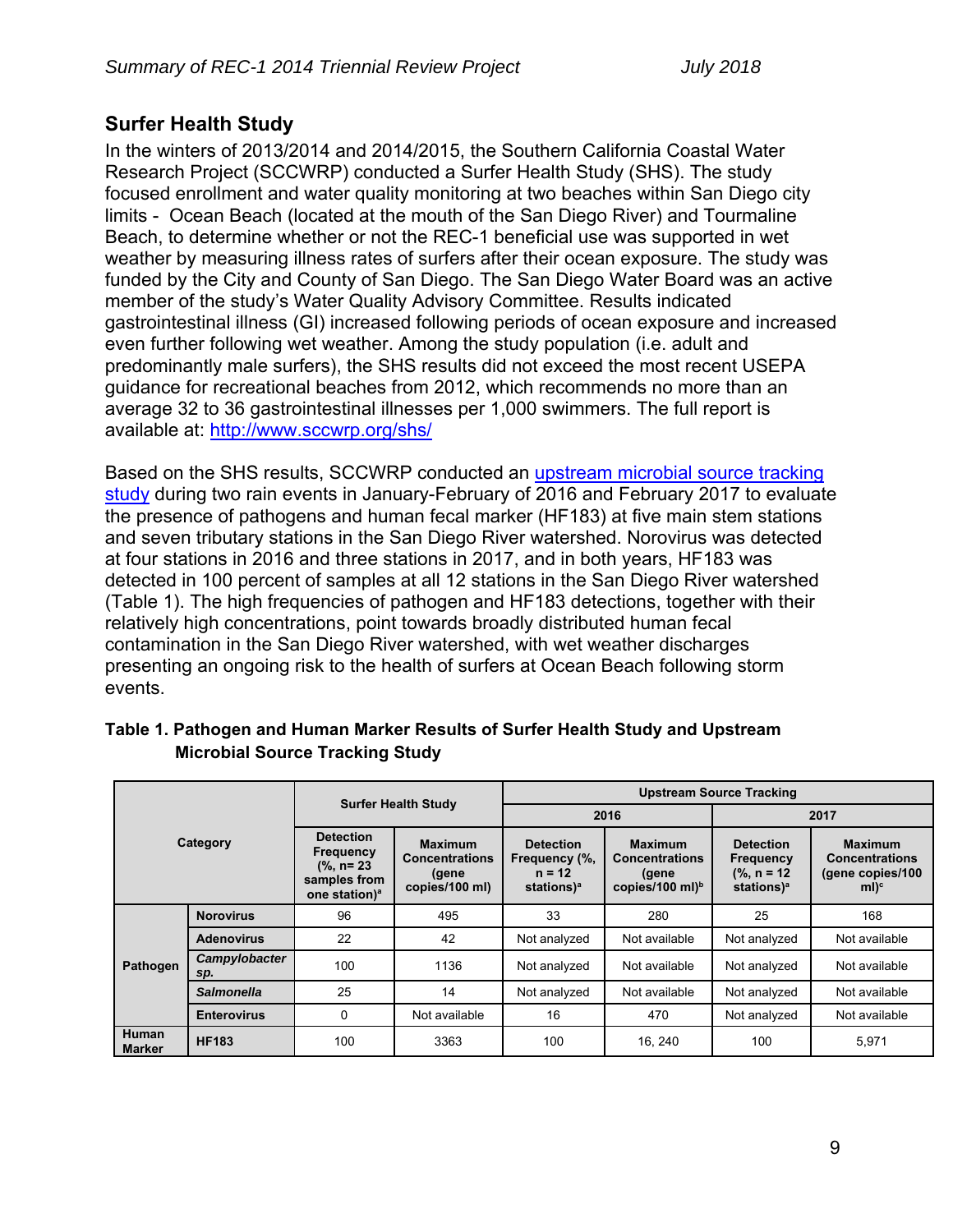a Method Detection Limits are 3 copies/100 ml.

b Maximum concentrations were observed at the Morena Boulevard outfall.

c Maximum concentrations were observed at the Morena Boulevard outfall for Norovirus and the Los Coches tributary for HF183.

# **Tecolote Creek Quantitative Microbial Risk Assessment (QMRA) Study**

In 2013/2014, the San Diego Water Board participated in the Regulatory Advisory Committee for a QMRA Study in the Tecolote Creek Watershed (sponsored by the City of San Diego) to evaluate the human health risk associated with recreating in the creek water. The San Diego Water Board actively provided regulatory guidance and technical comments, which helped the project team successfully complete the first phase of sampling and analysis. The study has not been completed and is currently on hold for several reasons, including the detection of markers of raw human waste in the receiving water.

# **Comparability Study to Evaluate the Performance of New Sampling and Analysis Technology for Bacterial Monitoring**

In the summer of 2017, the San Diego Water Board completed a Comparability Study to evaluate the feasibility of using an in-situ sampling and analysis device - the ALERT system by Fluidion Inc., for *E. coli* and total coliform measurements at the Tijuana River Valley. In the study, the ALERT system was tested over different water matrices and the test results by ALERT were compared with parallel sampling and analysis results with the USEPA approved method. Primary results show that the ALERT system and USEPA approved method results are in good agreement over a broad range of *E. coli* concentrations, and the ALERT system holds great potential to serve as an early warning system of cross-border sewage flows.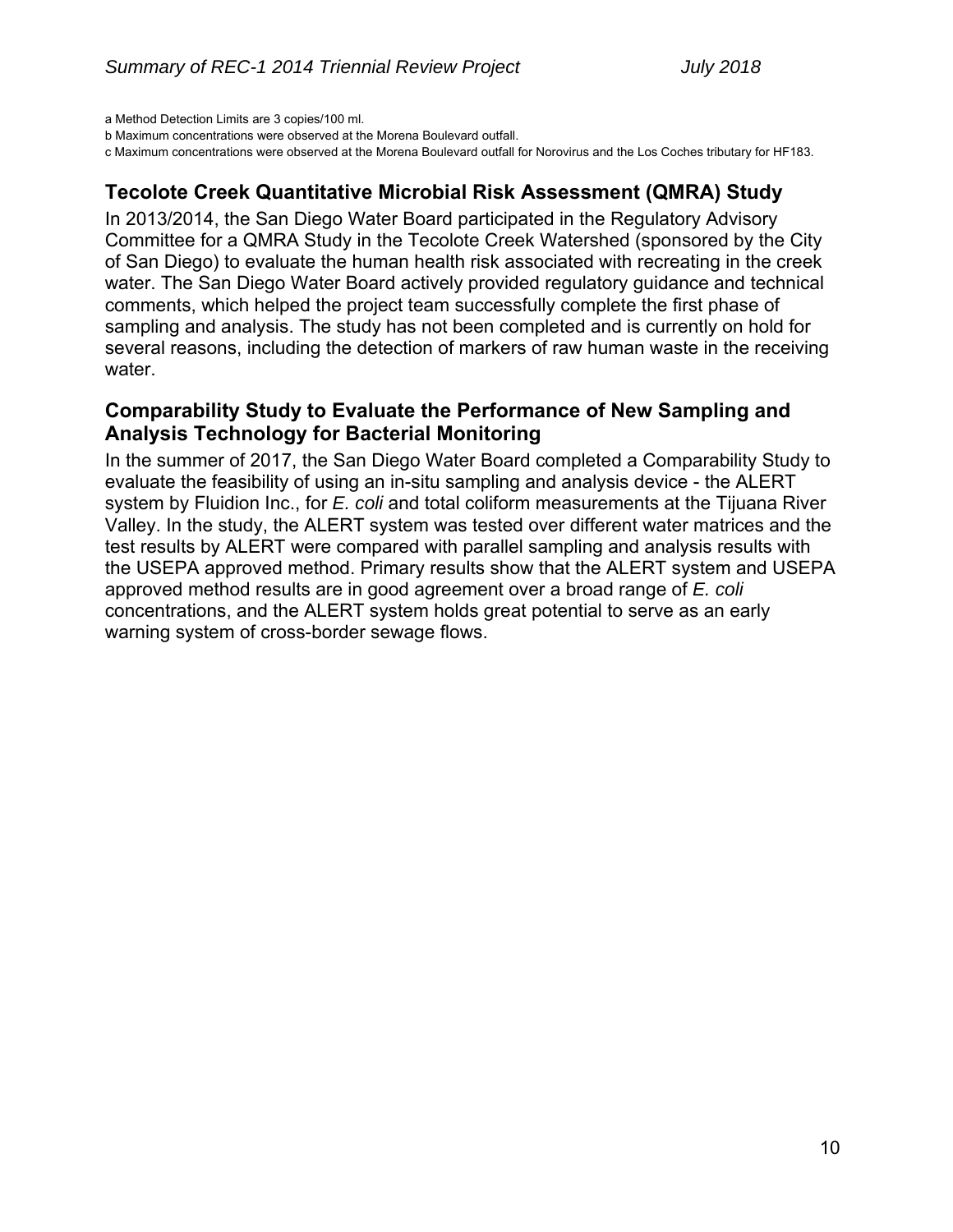# **Cost Benefit Analysis**

In August 2015, the San Diego Water Board along with representatives from the City of San Diego, Counties of San Diego and Orange, the San Diego River Park Foundation, and the San Diego County Taxpayers Association formed a Steering Committee to oversee the development of a Cost Benefit Analysis (CBA). Monthly meetings were held between August 2015 and October 2017. The specific focus of the CBA was to evaluate the infeasibility of meeting wet weather TMDL water quality objectives for bacteria indicators. The County of San Diego, County of Orange, and the City of San Diego provided the funding for the CBA. The CBA found the most effective way to meet the TMDL was to abate sources of human waste. The findings of the CBA are helping to support the San Diego Water Board, Copermittees,<sup>2</sup> sewage collection system<sup>3</sup> owners or operators and other entities focus efforts and resources on identifying and remediating sources of human fecal contamination. The meeting minutes and full CBA report are available at:

https://www.waterboards.ca.gov/sandiego/water\_issues/programs/basin\_plan/issue3.html

# **Public Outreach**

 $\overline{a}$ 

The San Diego Water Board held a series of informational Board items and workshops on the state of the science and the CBA.

September 2015 – The San Diego Water Board held a public meeting to discuss the development of cost benefit analysis of complying with the San Diego Water Board's bacteria water quality objectives. The purpose of the meeting was to consult with the public on issues that should be considered in the analysis, including relevant costs, consequences, and alternatives. The staff presentation and meeting summary are available at:

https://www.waterboards.ca.gov/sandiego/water\_issues/programs/basin\_plan/issue3.html

December 2015 – A representative from the Southern California Coastal Water Research Project (SCCWRP) provided San Diego Water Board Members and the public with information about ongoing research, including rapid testing methods for existing indicators and investigation into alternate indicators and/or direct pathogen measurements. Additional information, including SCCWRP's presentation, can be found at:

https://www.waterboards.ca.gov/sandiego/board\_info/agendas/2017/Apr/Apr12.html

 $2$  Copermittees refers to municipal, county government, and special district entities (referred to jointly as Copermittees) who own and operate large MS4s which discharge storm water (wet weather) runoff and non-storm water (dry weather) runoff to surface waters throughout the San Diego Region.

 $3$  A generic term describing any system of pipes, pump stations, sewer lines, or other conveyances, upstream of a wastewater treatment plant headworks.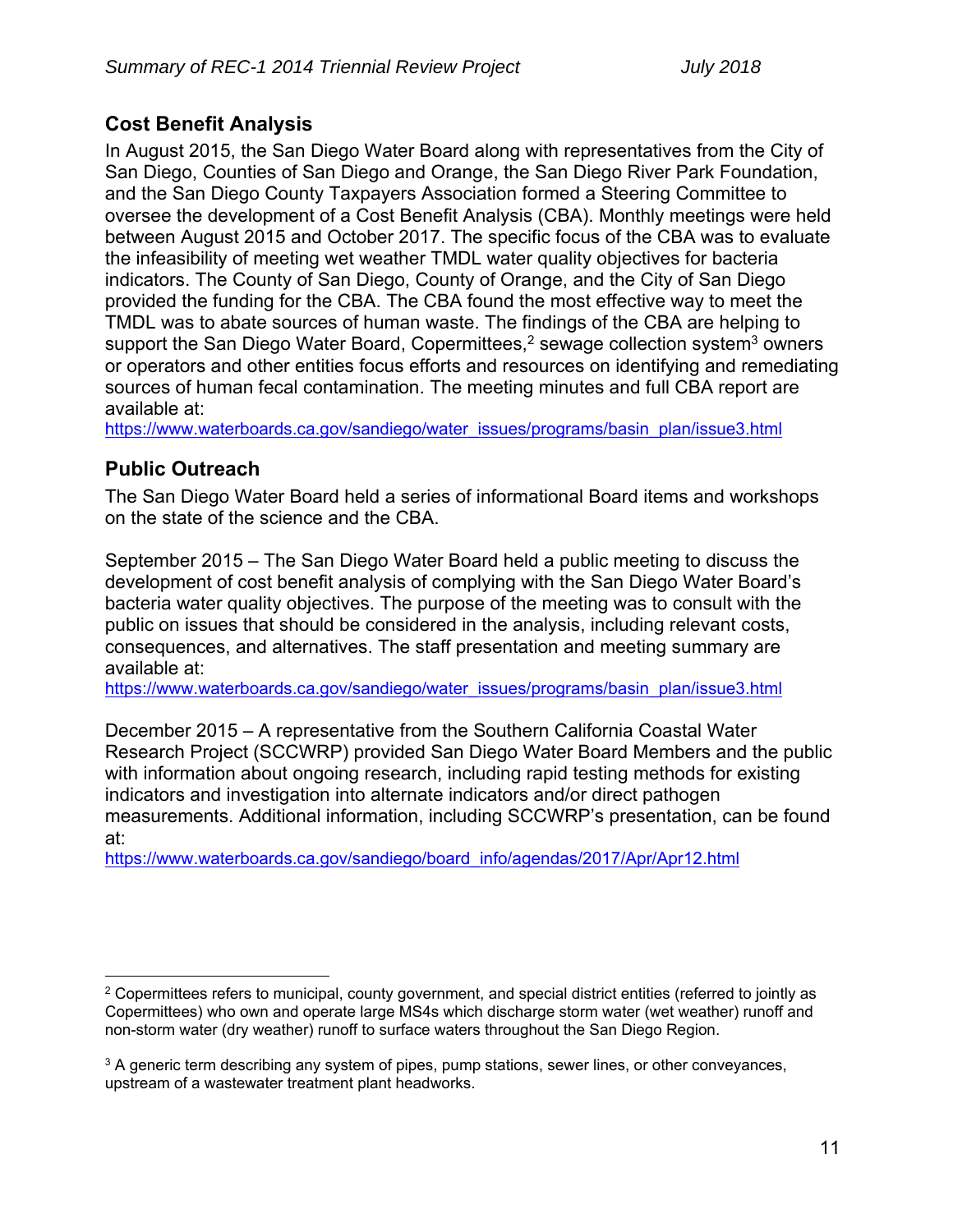August 2016 – The San Diego Water Board held a public meeting to provide an overview of the draft work plan for the CBA. The intent of the meeting was to provide an introduction and overview of the approach and to review scenarios being considered in the analysis. Additional information, including staff presentation, meeting summary, and comment letter received, is available at:

https://www.waterboards.ca.gov/sandiego/water\_issues/programs/basin\_plan/issue3.html

April 2017 – The San Diego Water Board held an informational workshop to provide the Board, staff, dischargers, and the public with information on several state-of-the-art monitoring and surveillance technologies not commonly used by Board staff or dischargers for compliance, monitoring, and enforcement work. Some of the technologies presented specifically addressed sampling and analysis of indicator bacteria. Additional information, including presentations on the technologies discussed, is available at:

https://www.waterboards.ca.gov/sandiego/board\_info/agendas/2017/Apr/Apr12.html

August 2017 – The San Diego Water Board participated in a public meeting regarding the CBA; the meeting was hosted by the County of San Diego. The purpose of this meeting was to provide an overview of the approach and scenarios considered and to inform and consult the public on preliminary results of the CBA. Additional information, including consultant presentation, meeting summary, and comment letters received, is available at:

https://www.waterboards.ca.gov/sandiego/water\_issues/programs/basin\_plan/issue3.html

# **State Water Board Bacterial Objectives**

The State Water Board began an effort in July 2014 to revise bacteria REC-1 standards statewide. The project team provided comments to the State Water Board reflecting the lessons learned from the REC-1 Triennial Review project and intending to ensure the statewide action would be compatible with ultimate project team recommendations. Information on the State Water Board's proposed project is available at: https://www.waterboards.ca.gov/bacterialobjectives/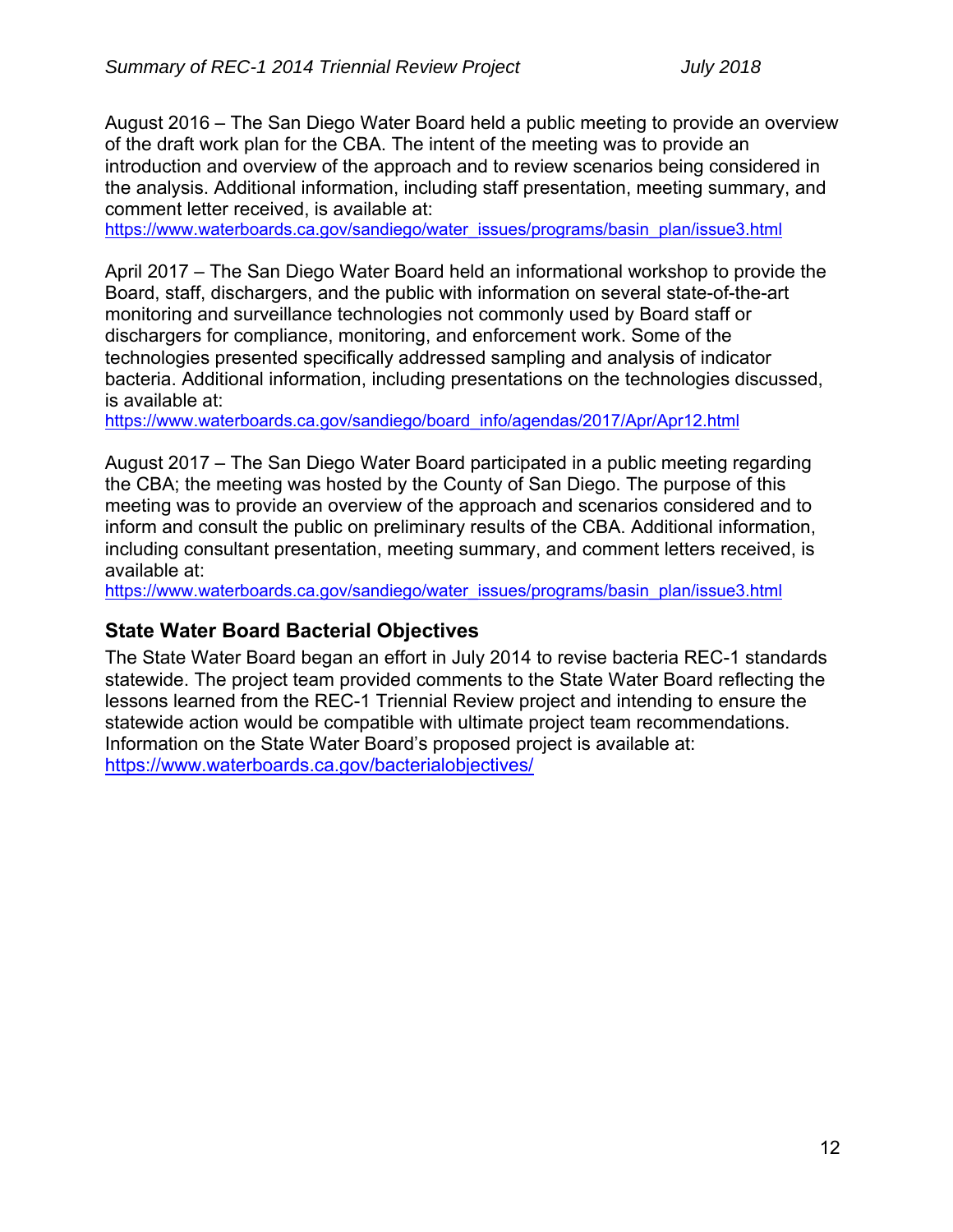The State Water Board plans to hold a public meeting on August 7, 2018 to consider revisions to bacteria standards in statewide Plans. The Bacteria Provisions, if adopted, would apply to fresh, estuarine, and ocean waters and establish updated bacteria water quality objectives for the protection of the REC-1 beneficial use based on a risk protection level of 32 illnesses per 1,000 recreators. The Bacteria Provisions would establish: *Escherichia coli* (*E. coli*) as the sole indicator of pathogens in freshwater; enterococci as the sole indicator for saline inland surface waters, enclosed bays, and estuaries; and enterococci as an indicator in ocean waters. Unlike the previously distributed documents, the Ocean Plan Amendment would retain the fecal coliform objective contained in the existing Water Quality Control Plan for Ocean Waters of California because California-specific epidemiological studies provide data that suggest fecal coliform may be a better indicator of gastrointestinal illness than enterococci during certain types of exposure and environmental conditions. The State Water Board will consider evaluating the fecal coliform water quality objective at a later date. The Bacteria Provisions would supersede numeric, but not narrative, water quality objectives for bacteria for the REC-1 beneficial use in the water quality control plans established by the Regional Water Quality Control Boards prior to the effective date of the Bacteria Provisions.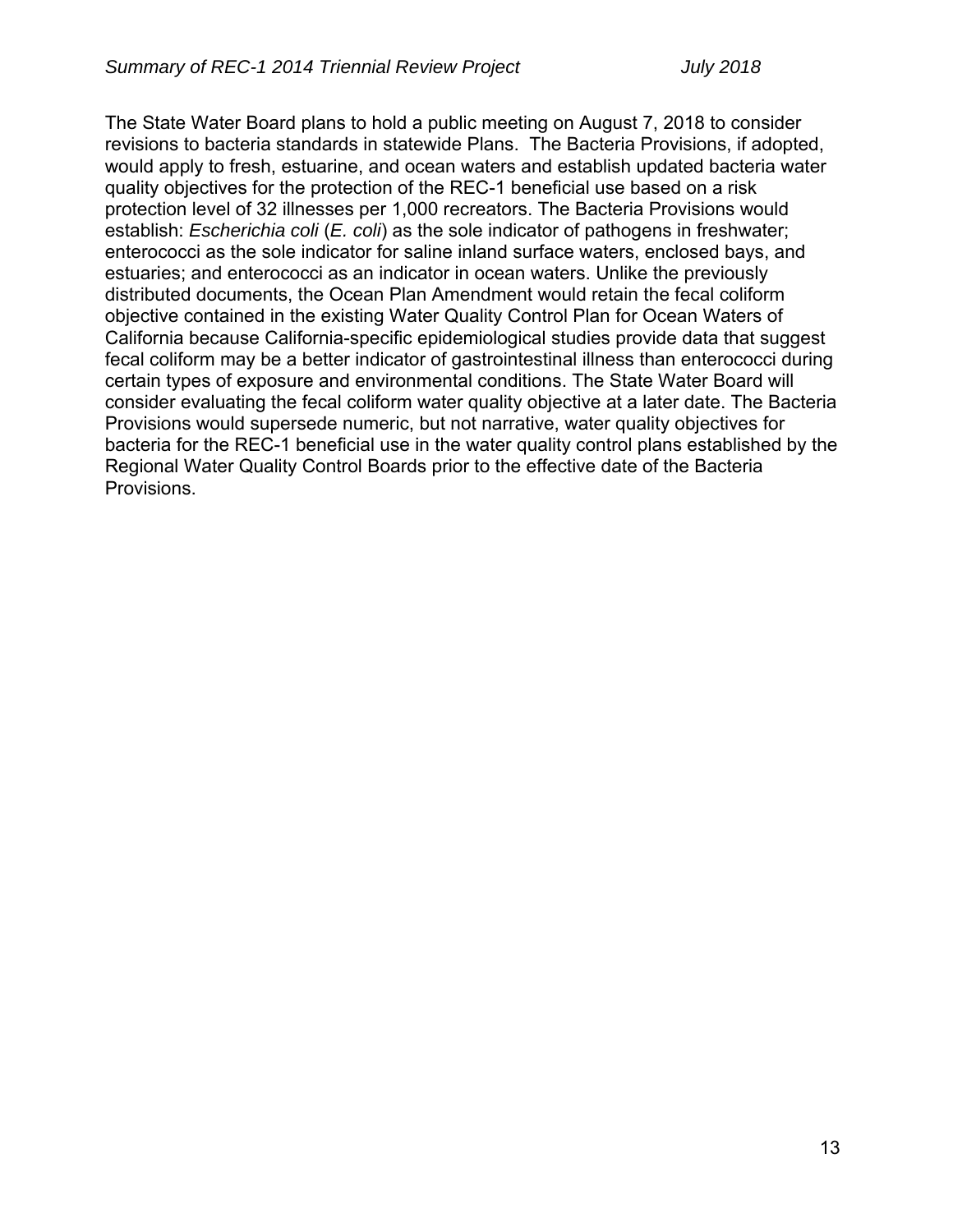# **Staff Recommendations**

The San Diego Water Board staff prepared the following recommendations for moving forward on the REC-1 Triennial Review project. In developing these recommendations, staff considered issues and perspectives from the external and internal workgroups, the public, local and regional studies and data, and available resources. Consistent with the San Diego Water Board Practical Vision, recommendations are prioritized so that the Board can align its effort to its priorities. Recommendations are also separated by program and, where appropriate, into short-term and long-term projects and/or actions. Short-term projects and/or actions are those that can be completed within the next three years.

Although the goal of the Triennial Review project focused on evaluation of Basin Plan bacteria water quality objectives (for protection of the REC-1 beneficial use) and the bacteria TMDLs, recommendations extend beyond these. TMDLs are not selfimplementing and must, therefore, be implemented through the regulatory programs or authorities of the San Diego Water Board. Therefore, recommendations are presented as actions to be implemented within specific programs. The available regulatory authorities include:

- Incorporating discharge prohibitions into the Basin Plan;
- Issuing individual or general National Pollutant Discharge Elimination System Permit (NPDES) or Waste Discharge Requirements (WDRs);
- Issuing individual or general conditional waivers of WDRs;
- Issuing investigative orders;
- Issuing formal enforcement actions to compel compliance with NPDES Permits, WDRs, and Basin Plan prohibitions (e.g., time schedule orders, cleanup and abatement orders, cease and desist orders, administrative civil liabilities); and
- Conduct compliance audits of existing permit requirements related to the regulation of human waste.

The recommendations are intended to ensure judicious use of authorities and resources of the San Diego Water Board while also facilitating effective use of resources by regulated parties in protecting the REC-1 beneficial use.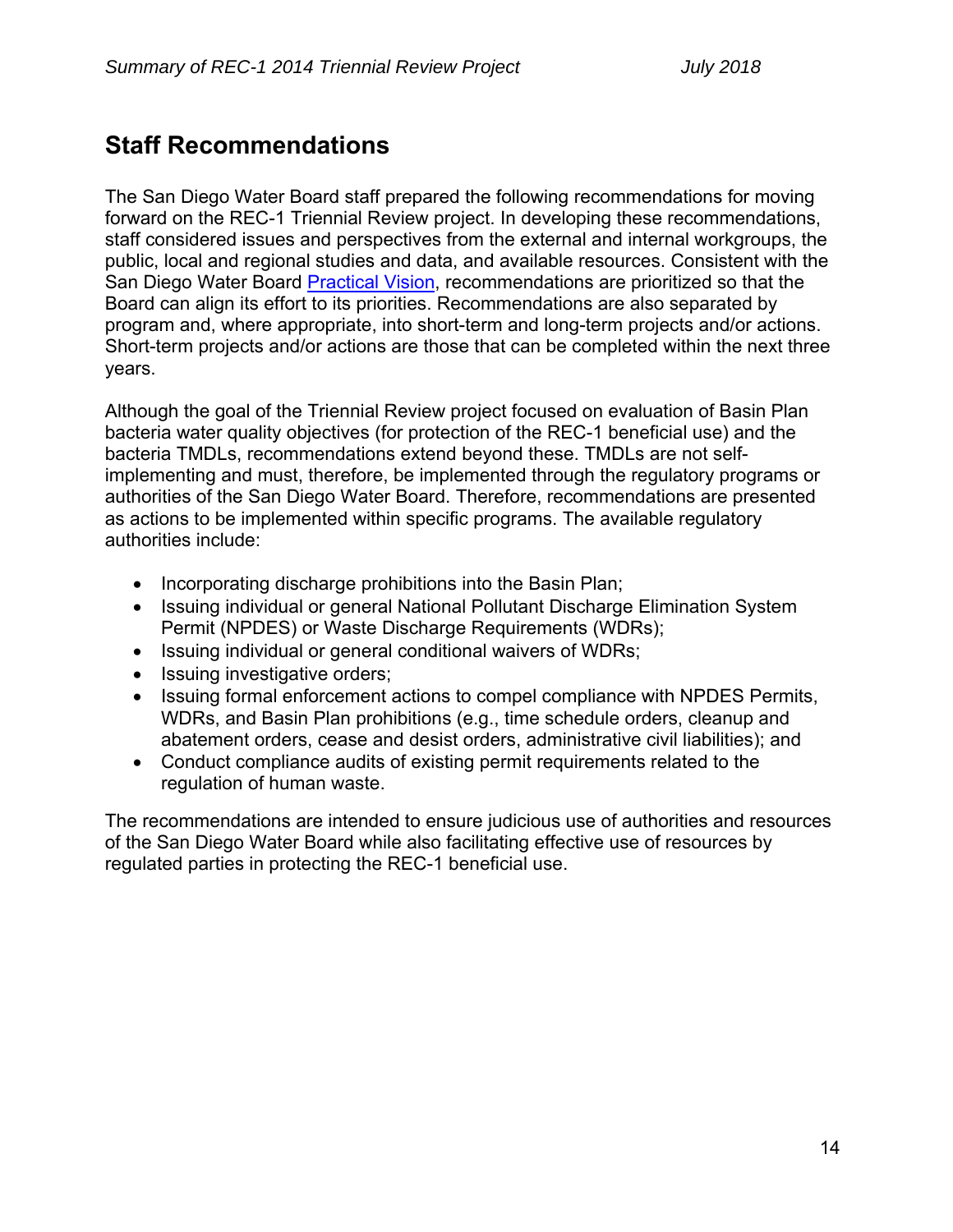# **Storm Water Management**

The bacteria TMDLs are currently implemented primarily through the Regional NPDES Permit for Discharges from Municipal Separate Storm Sewer Systems (MS4s). The Regional MS4 Permit contains water quality based effluent limitations (WQBELs) which are based on the wasteload allocations (WLAs) specified in the bacteria TMDL. Although NPDES requirements must contain WQBELs that are consistent with the assumptions and requirements of WLAs in the TMDL, the federal regulations do not specifically require the WQBELs to be identical to the WLAs. The regulations leave open the possibility that the San Diego Water Board could determine that fact-specific circumstances render something other than literal incorporation of the WLAs to be consistent with the TMDL assumptions and requirements. Considering the amount of time and resources necessary to amend a TMDL, it is prudent to first focus resources on changes within the Regional MS4 Permit that can be done in the short-term and achieve the desired outcome.

Recommendations within this program have been separated into two categories: changes to the Regional MS4 Permit and other program actions – both of which are considered short-term actions. Recommended changes to the Regional MS4 Permit are timely given that it is up for reissuance in Fiscal Year 2018.

# *Recommended MS4 Permit Changes*

- Findings (Section I.) add a finding that clearly specifies responsibility of compliance is with the municipality, not a storm water division within the municipality – this is particularly important for agencies that have multiple authorities that need to come together to develop a comprehensive solution. A city or county is the Copermittee. As such, they should rely upon the totality of their authorities and departments to comply with the permit.
- Water Quality Improvement Plans (Section II.B) specify that for areas in which bacteria is identified as the highest priority water quality condition, reduction of human sources of bacteria should be the priority.
- Monitoring and Assessment Program Requirements (Section II.D) evaluate and adjust receiving water monitoring as needed to ensure information is being collected to fill data gaps; the San Diego Water Board needs to more clearly identify specific questions that should be answered (e.g. is it safe to swim? What is the source(s) of the unsafe bacteria levels?).
- Illicit Discharge Detection and Elimination (IDDE) (Section II.E.2) clarify expectations for human sources of fecal indicator bacteria (FIB) that are conveyed by the MS4 to surface waters and to identify what constitutes an adequate IDDE Program.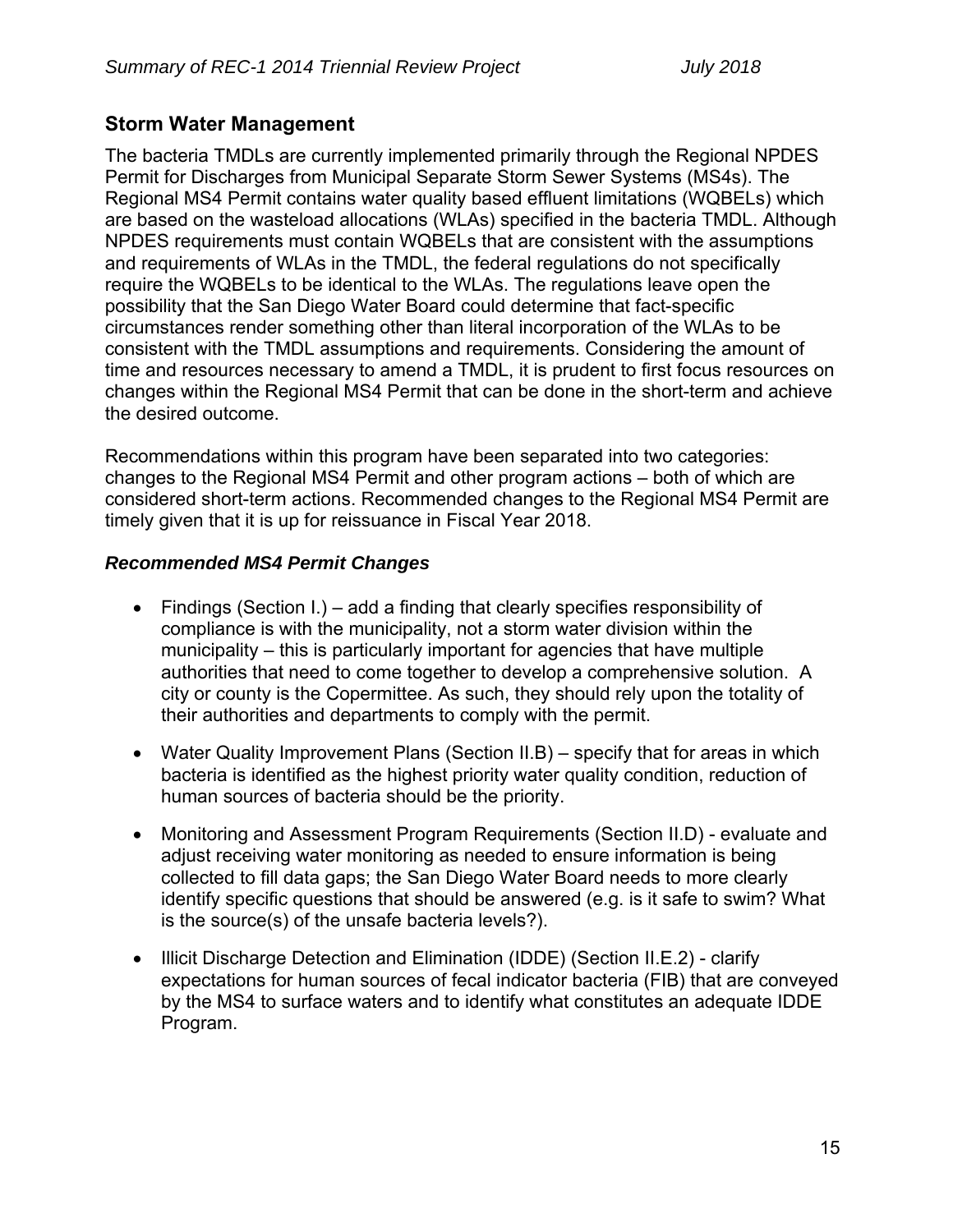- Attachment E (Specific Provisions For Total Maximum Daily Loads) Section 5, TMDLs of Indicator Bacteria, Baby Beach in Dana Point Harbor and Shelter Island Shoreline Park in San Diego Bay and Section 6, Revised TMDLs for Indicator Bacteria, Twenty Beaches and Creeks in the San Diego Region
	- Update indicators to be consistent with the statewide bacteria water quality objectives (or USEPA 2012 guidance if statewide objectives are not yet updated). This update would remove total coliform from the permit and would: use *E. coli* as the sole indicator of pathogens in freshwater; enterococci as the sole indicator for saline inland surface waters, enclosed bays, and estuaries; and Enterococci and fecal coliform in ocean waters. Scientific advancements in microbiological, statistical, and epidemiological methods have demonstrated that culturable Enterococci and *E. coli* are better indicators of fecal contamination than the previously used general indicator, total coliforms (2012 USEPA Criteria). In addition, Californiaspecific epidemiological studies provide data that suggest fecal coliform may be a better indicator of gastrointestinal illness than enterococci during certain types of exposure and environmental conditions
	- o Develop language that specifically acknowledges the allowable risk level associated with the revised objectives; this will ensure that permit requirements meet the intent of the TMDLs. Indicator bacteria water quality objectives are based upon an observed correlation between detectable additional illnesses among those participating in REC-1 activities and the water quality concentrations of the indicator bacteria. Current values in the TMDL correspond to an illness rate of 36 illnesses per 1,000 recreators, the revised objectives would require a more stringent threshold for fecal indicator bacteria corresponding to an illness rate of 32 illnesses per 1,000 recreators.
	- $\circ$  Update compliance determination to allow for use of alternative compliance pathways using human-specific fecal indicators in conjunction with existing Basin Plan indicators.
	- $\circ$  Add a requirement to submit an annual summary for human source illicit discharge detection and elimination efforts conducted by the Copermittees. In addition, the permit should specify the format of the data submission (i.e. shape files).

# *Recommended Storm Water Management Program Actions*

 Conduct audits of Illicit Discharge Detection and Elimination Programs (IDDE) relative to human fecal sources and of compliance with section II.E.5.b.(1).(c).iv, which requires Copermittees to implement controls to prevent infiltration of sewage into the MS4 from leaking sanitary sewers.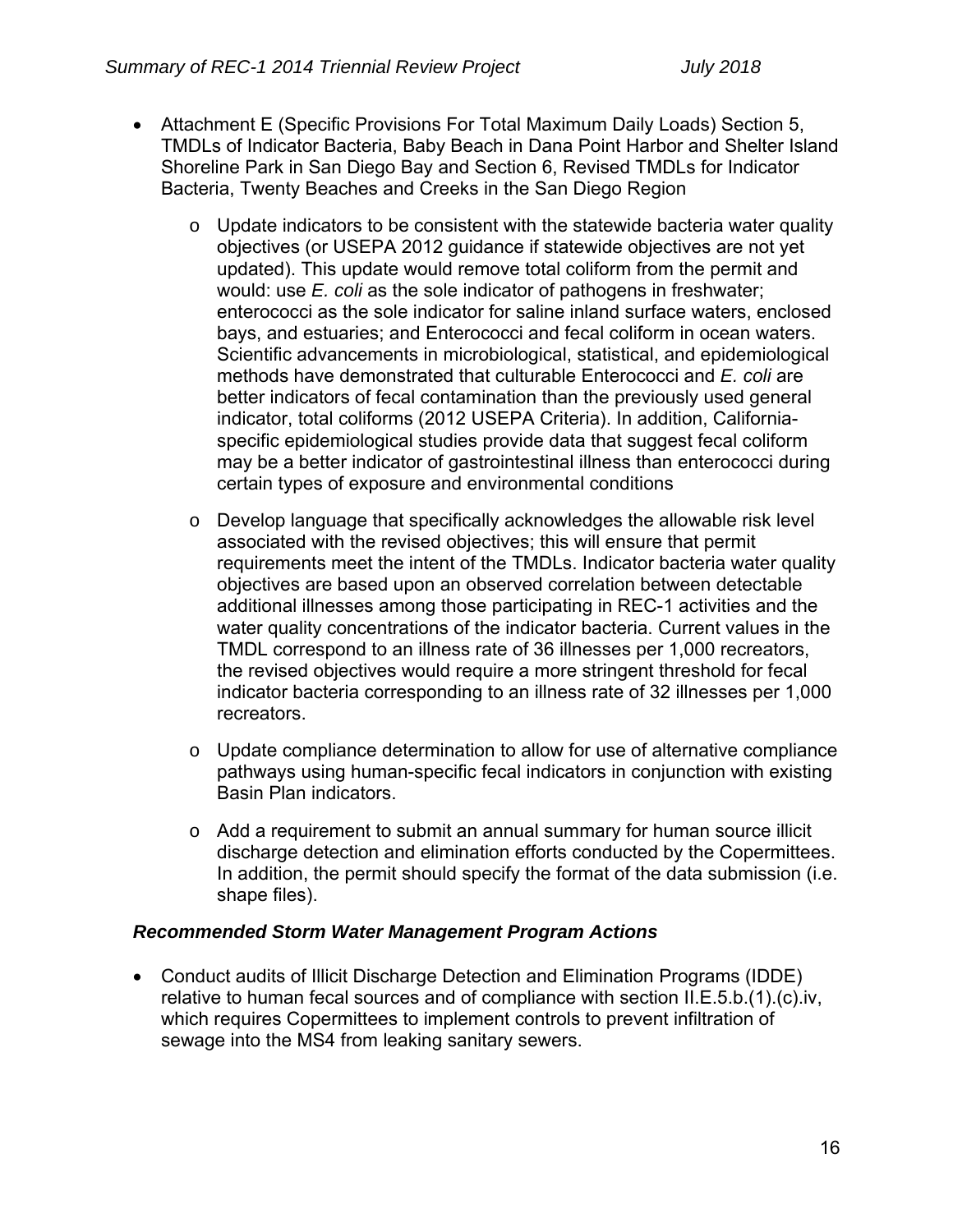• Require revisions of the Water Quality Improvements Plans (WQIPs) to make them more comprehensive (i.e. identify the strategies that will be implemented in coordination with or with the cooperation of other agencies and/or entities within the respective watershed). In addition, the focus of the WQIPs needs to shift from broad sources of fecal indicator bacteria towards honing in on human sources of pathogens, which will require modification of compliance strategies. Controlling high-risk sources of human waste will be more effective than trying to reduce all FIB through structural BMPs.

# **Source Control Regulation**

The TMDLs appropriately do not assign WLAs for publicly owned treatment works (POTWs) or sanitary sewer collection systems because discharges of bacteria from POTWs and sanitary sewer collection systems to any waters addressed by the bacteria TMDLs were not expected or permitted. The only exception is Padre Dam Municipal Water District, whose discharge to the San Diego River is regulated by the San Diego Water Board through an NPDES permit.

The TMDL is implemented by requiring compliance with any existing individual and/or general WDRs and NPDES requirements. Information collected to date indicates the sanitary sewer collection system may be contributing to the bacteria impairment in receiving waters, suggesting the need for improved compliance with the regulations.

The sanitary sewer collection system is a critical element of wastewater infrastructure and failures of the system can result in significant threats to human health (from releases of raw sewage). It is therefore imperative for the sanitary sewer collection system agencies to remain engaged and to work collaboratively with all stakeholders to ensure management measures are protecting public health and the environment.

Discharges from the sanitary sewer collection system can pose a significant threat to public health due to the high concentrations of pathogenic organisms. Sanitary sewer collection systems are regulated by Order No. R9-2007-0005, *Waste Discharge Requirements for Sewage Collection Agencies in the San Diego Region*, and by Order No. 2006-0003-DWQ, *Statewide General Waste Discharge Requirements for Sanitary Sewer Systems* (Statewide General Order). The TMDL specifies that, if necessary, individual WDRs for POTWs and/or the San Diego Water Board WDRs for sanitary sewer collection systems can be revised to require more aggressive monitoring, maintenance, and repair schedules to ensure discharges of bacteria wasteloads to surface waters are minimized and/or eliminated.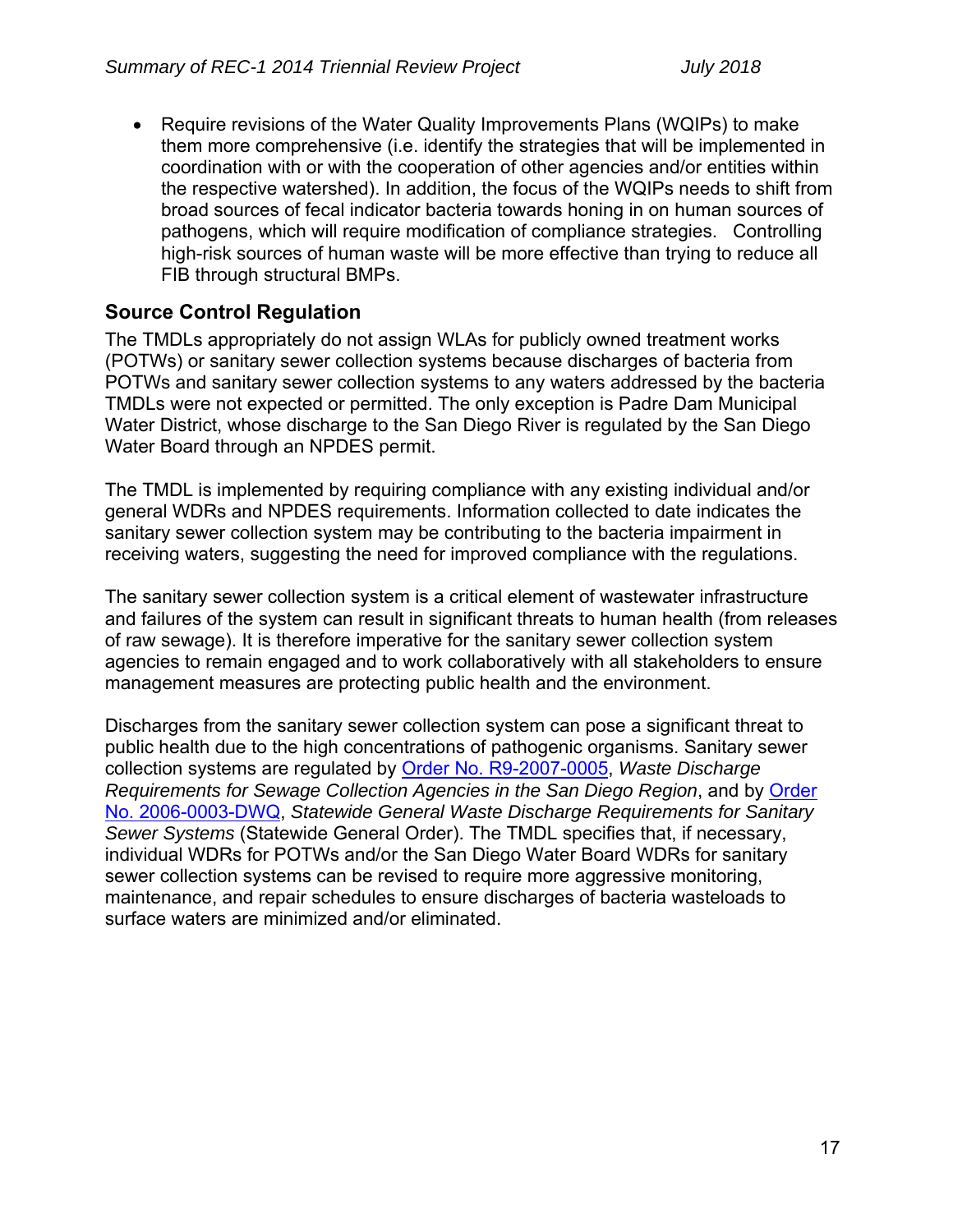Recommendations within this program have been separated into two categories: changes to the WDRs for Sewage Collection Agencies in the San Diego Region and other program actions – both of which are considered to be short-term actions. Recommended changes to the WDRs for Sewage Collection Systems are timely given that it is being reviewed pursuant to CWC section 13262(e) in calendar year 2018. The State Water Board may initiate the process of identifying updates to the Statewide General Order soon. The recommended updates presented below are intended to supplement (rather than replace) the requirements in the Statewide General Order.

### *Recommended Changes for the WDRs for Sewage Collection Agencies in the San Diego Region*

- Add a requirement to conduct a condition assessment of the sanitary sewer system to identify areas that pose a risk of failure that could result in an unauthorized discharge of waste to receiving waters; these include, but are not limited to: sanitary sewer overflow, pipe leakage (exfiltration), and other critical defects.
- Add receiving water monitoring which should be coordinated with the MS4's (since MS4 may provide conveyance of raw sewage to receiving water) and that includes thresholds to trigger investigations of potential collection system leaks or spills. For beaches, SCCWRP has developed a source investigation protocol for the Clean Beaches initiative. https://www.waterboards.ca.gov/water\_issues/programs/beaches/cbi\_projects/doc s/sipp\_revised.pdf
- Add a requirement to assess fate and transport of illicit discharges; this could include modifying post-spill monitoring to ensure there are no long-term receiving water impacts.
- Add a requirement to have a map of the entire system and to submit GIS files.
- Add a requirement for an annual report. The annual report should, at a minimum, summarize spills (by waterbody), identify impacts to beneficial uses, and causal assessments.

#### *Recommended Source Control Regulation Program Actions*

 Review Sanitary Sewer Management Plans that were prepared under the Statewide General Waste Discharge Requirements for Sanitary Sewer Systems (Order No. 2006-0003-DWQ) and require modification as necessary to include requirements for addressing exfiltration, infiltration and inflow (at a minimum), and prioritization of replacements/upgrades based on impacts to beneficial uses. The prioritization should consider distance to a receiving water or MS4 system and impacts to key uses and key areas within the San Diego Region.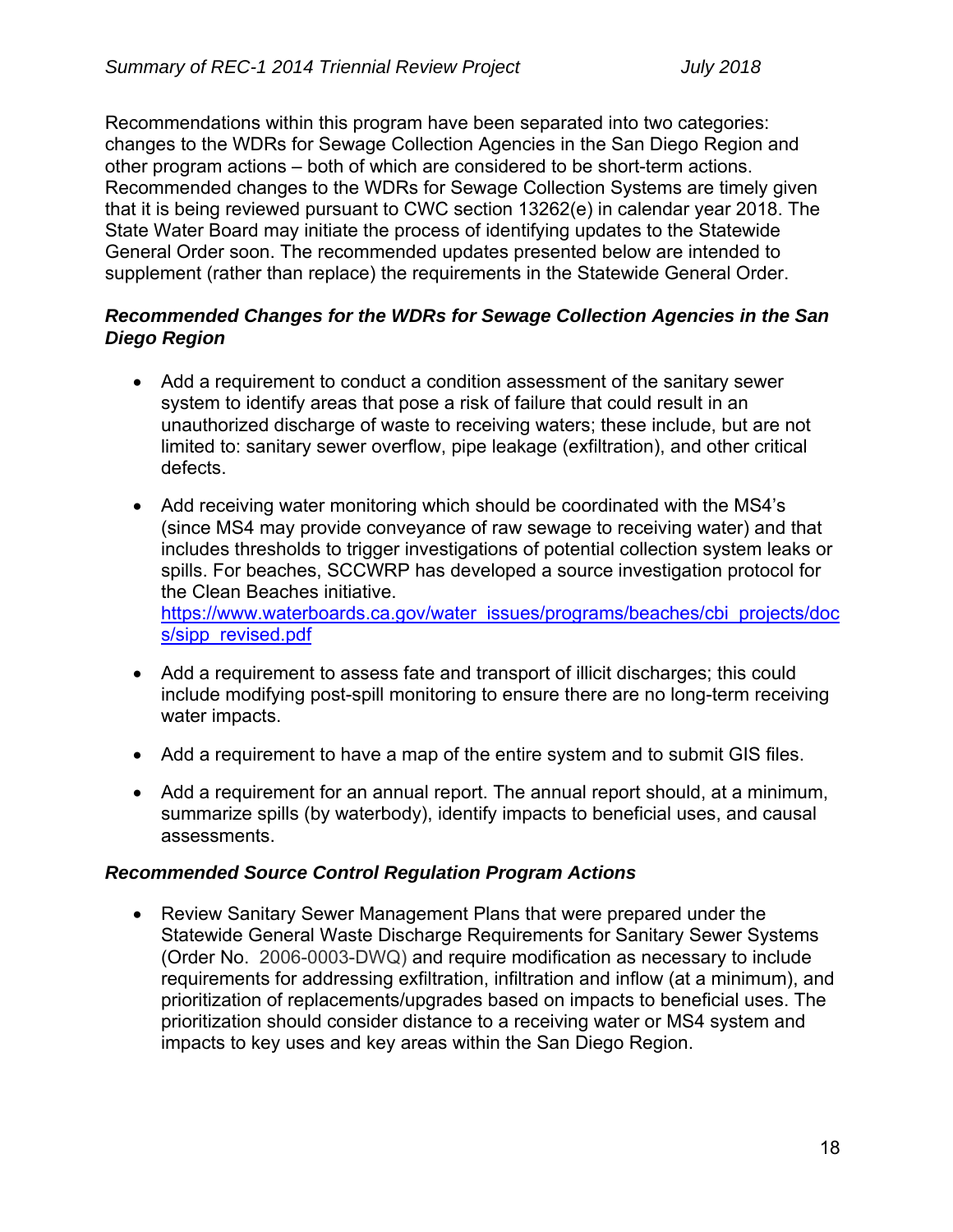# **Monitoring Assessment and Research**

As discussed in the Practical Vision, the Water Board can only succeed through continuous learning, innovation, and the application of sound science in decision-making. It is therefore essential to collaborate and remain engaged with governmental agencies, nongovernmental organizations, and the scientific community to learn from experts in the field and to ensure that the San Diego Water Board is relying on the latest science. The Water Board's Monitoring Assessment and Research Unit plays a critical role in reviewing the latest scientific advancements and providing recommendations to program staff, coordinating and collaborating with the scientific community, and field testing modern monitoring techniques. Recommendations for this program are as follows:

- Continue to investigate and participate in research that advances rapid methods for existing indicators.
- Continue to investigate and participate in research that advances the science towards better indicators, human specific markers, and/or direct pathogen measurements.
- Continue to work collaboratively with other parties (internally and externally) to develop and implement monitoring and assessment programs by watershed management areas.

# **Restoration and Protection Planning**

The Basin Plan is the blueprint for water quality management and control in the San Diego Region. It designates beneficial uses, and establishes water quality objectives and implementation plans to protect those beneficial uses. The Basin Plan is used as a regulatory tool by the Regional Water Board's technical staff; under the Porter-Cologne Water Quality Control Act, WDRs and other regulatory orders must implement the Basin Plan water quality standards and prohibitions applicable to a particular discharge. The Basin Plan is also used by other agencies in their permitting and resource management activities and serves as an educational and reference document for dischargers and members of the public.

The Basin Plan is a dynamic, rather than fixed, document. It requires periodic updates to maintain and ensure that the information is up-to-date. Updates and/or changes to the Basin Plan must follow an amendment process, which can be resource and time intensive. The time needed to go through the amendment process varies depending on the level of complexity (e.g., regulatory vs. non-regulatory), the status of supporting science, and public interest in the proposed changes. Recommendations in this section contain both short-term and long-term projects.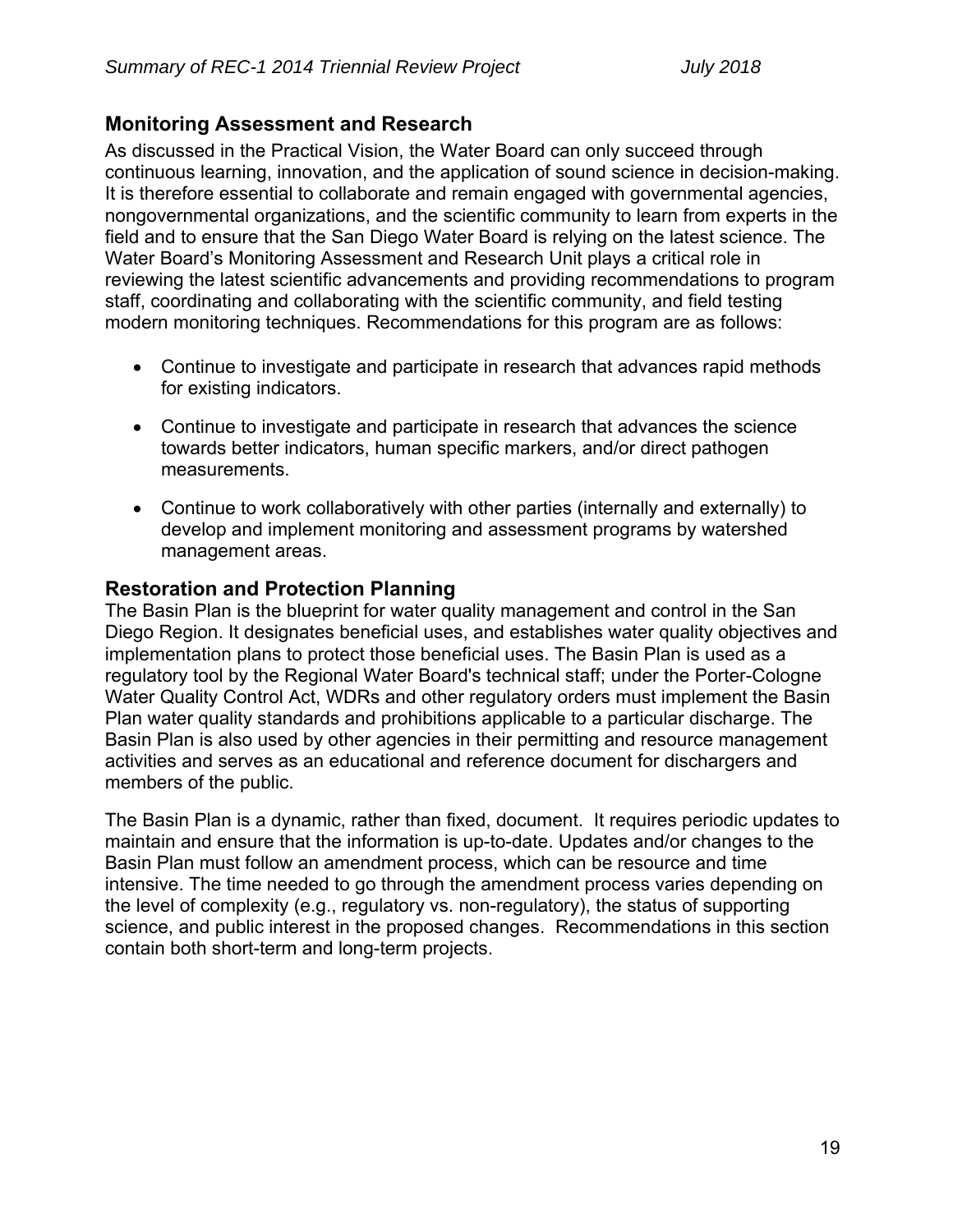# *Short-term project – Recommended Basin Plan Updates*

The Basin Plan should be amended to make editorial non-regulatory changes that clarify language, update tables, figures, and references to outdated Policies, or eliminate outdated paragraphs, and to correct other minor errors. Specifically, the following changes/updates should be considered during the 2018 Triennial Review:

| <b>Basin</b><br><b>Plan</b> | <b>Section</b>                                                                                                            | Page  | <b>Recommended Change/Update</b>                                                                                                                                |
|-----------------------------|---------------------------------------------------------------------------------------------------------------------------|-------|-----------------------------------------------------------------------------------------------------------------------------------------------------------------|
| Chapter 3                   | <b>Ocean Waters</b>                                                                                                       | $3-5$ | Update shoreline segments that are listed as<br>impaired                                                                                                        |
| Chapter 3                   | <b>Ocean Waters</b>                                                                                                       | $3-5$ | Update indicators described in the paragraph<br>for Total Maximum Daily Load (TMDL)<br>Implementation Provisions to be consistent<br>with statewide criteria*   |
| Chapter 3                   | <b>Inland Surface</b><br>Waters, Enclosed<br>Bays and<br><b>Estuaries, Coastal</b><br>Lagoons and<br><b>Ground Waters</b> | $3-6$ | Bacteria - Total Coliform, Fecal Coliform, E.<br>coli, and Enterococci subsection - Update<br>indicators described to be consistent with<br>statewide criteria* |

\* Assuming adoption of statewide criteria by the State Water Board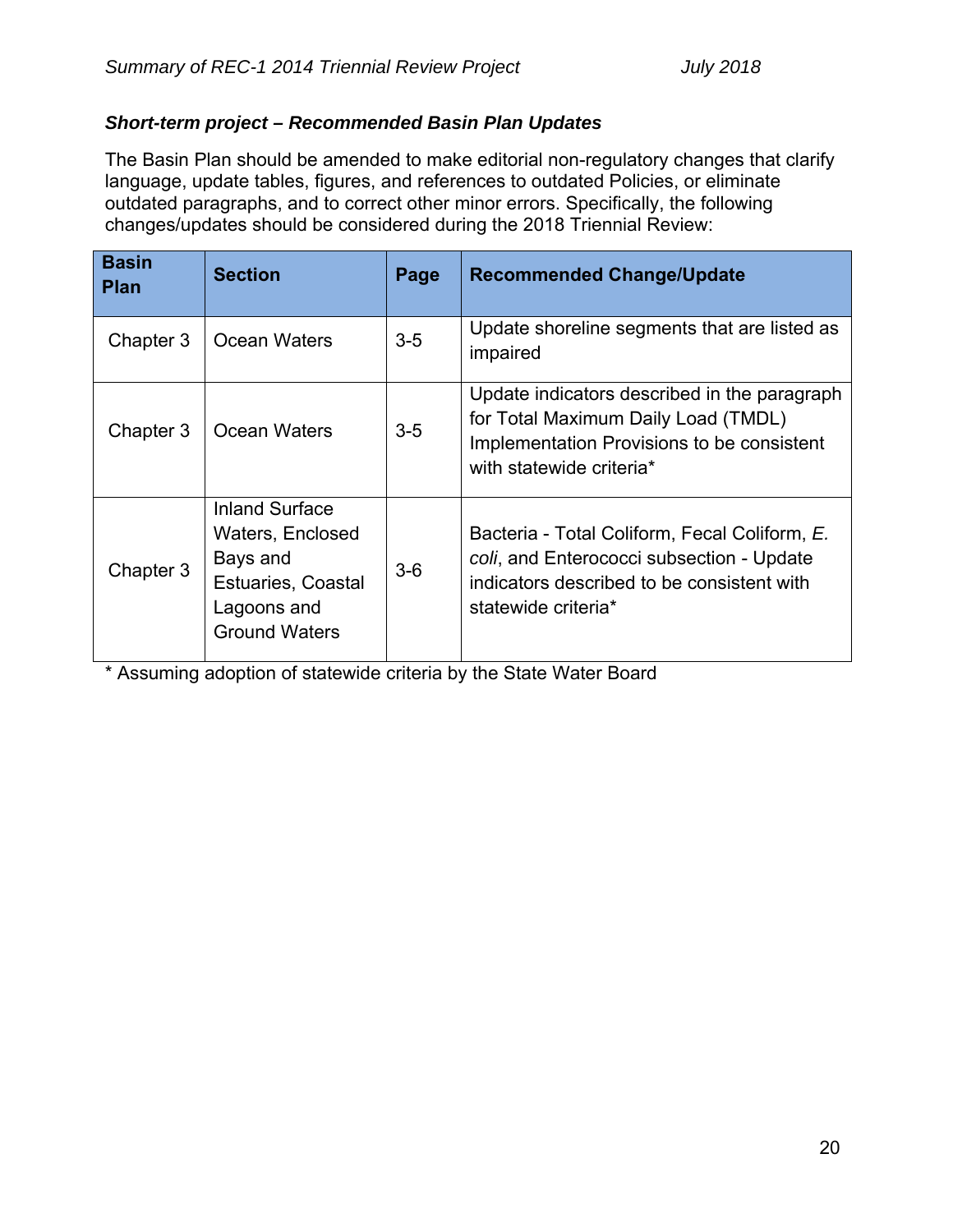# *Long-term project – Recommended Basin Plan Updates*

The following changes will require additional time because they are dependent on other actions being completed (i.e. additional studies, data collection, etc.).

 Chapter 4 – Implementation Provisions for Indicator Bacteria Water Quality Objectives in the Context of the TMDL: Evaluate "Natural Source Exclusion and Reference System Approach" to determine how to account/consider for source variability within urban environments.

Fecal Indicator Bacteria (FIB) in a natural system is not likely from a human source however, studies are demonstrating that elevated FIB in an area with a high density of people is likely to originate from humans. Since FIB serve as an indicator of human pathogens, protecting the REC-1 beneficial use is concerned with the portion of FIB originating from humans. Any reference system that allows a FIB concentration from a natural system to apply to a more developed setting is therefore likely falsely attributing the source of FIB to non-human sources. The two FIB populations are not the same: the natural system probably does not contain pathogens, while the more urban setting has FIB almost certainly associated with human pathogens. It is important for the Reference System Approach to clarify that while exceedances may be allowed, human fecal discharges that pose excess risk are prohibited (not allowable).

- Chapter 7 Revise Total Maximum Daily Load for Indicator Bacteria, Project I Twenty Beaches and Creeks in the San Diego Region (including Tecolote Creek):
	- o Update the problem statement to acknowledge the goal of the TMDL is reduction of bacteria/pathogens from human sources. Add a brief discussion on limitations of current indicators.
	- o Update the numeric targets to match statewide bacteria objectives use *E. coli* for freshwater and Enterococci for marine waters.
	- o Update the source analysis to include other sources currently not accounted for; these include, but may not necessarily be limited to: homeless encampments, collection systems contributions, private lateral contributions, septic system contributions, and other illicit discharges. In addition, a discussion on risks associated with human vs non-human sources should be added to this section.
	- o Update the allocations and allowable loads using new indicators and updated information on additional sources. This would include expressing the loads as concentration rather than mass loads.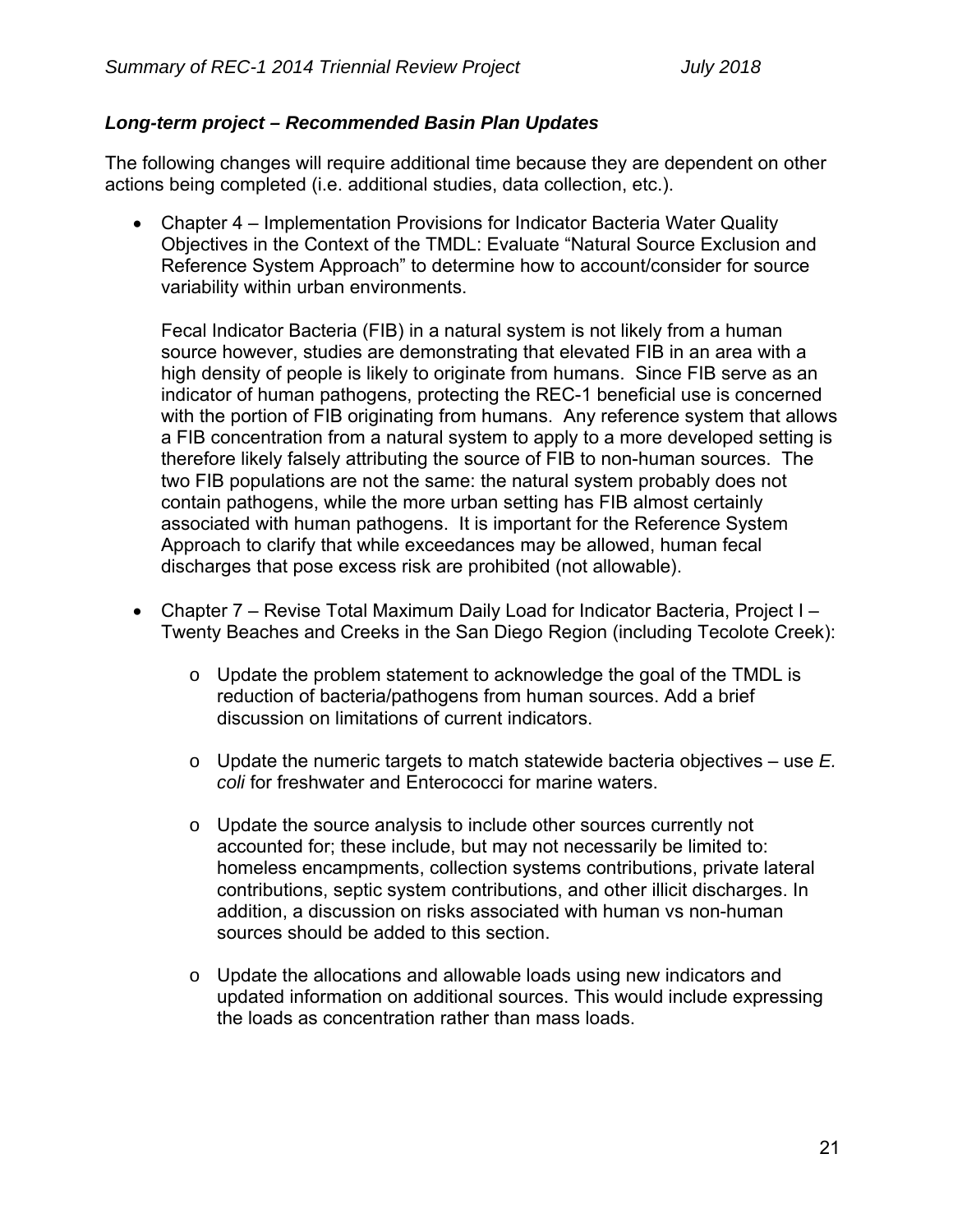- $\circ$  Review and revise, as necessary, the implementation provisions to reflect updated implementation approaches.
- o Add language that encourages the investigation of alternative indicators and/or direct pathogen measurements.

# **General Recommendations for Additional Coordination and Collaboration**

- In response to the SHS and follow-up studies, responsible parties should identify and quantify the sources and transport pathways of human fecal materials to the San Diego River watershed. If data suggests human sources are entering the River as a result of permit violations, then the San Diego Water Board and responsible parties should take steps to achieve compliance. This may entail filling data gaps in order to determine status of compliance and noncompliance. An Investigate Order may be necessary to achieve this goal.
- Receiving water monitoring requirements within San Diego Water Board permits should be coordinated on a watershed basis. This will enable the development of a comprehensive monitoring program that accounts for cumulative and synergistic effects of all discharges within the respective receiving water or watershed.
- San Diego Water Board staff should take advantage of opportunities to educate the public and regulated entities on impacts to the REC-1 beneficial use as a result of human fecal contamination and measures being taken to address the problem. This can be achieved through participation in conferences and meetings such as those held by non-governmental community groups.
- Financial resources should be directed at efforts to identify human sources, improve indicators, and restore in-stream habitats. For example, supplemental environmental projects could be focused on Key Areas for the REC-1 beneficial use. In addition, the San Diego Water Board should partner with local academia and environmental research institutions and fund (whenever possible) special studies that fill data gaps.

# **Lessons Learned**

A significant amount of information and data has been collected and reviewed during the past three years and the San Diego Water Board staff has gained a better understanding of the link between illness rates and fecal contamination in recreational waters. Most notably, however, were the partnerships built throughout the process. The collaborative relationship between the various stakeholders involved allowed all parties to gain an understanding of each other's perspective, organizational framework, and culture; this was an essential step because it highlighted strengths and weaknesses within the respective organizations and helped to (better) identify solutions for moving forward. For example: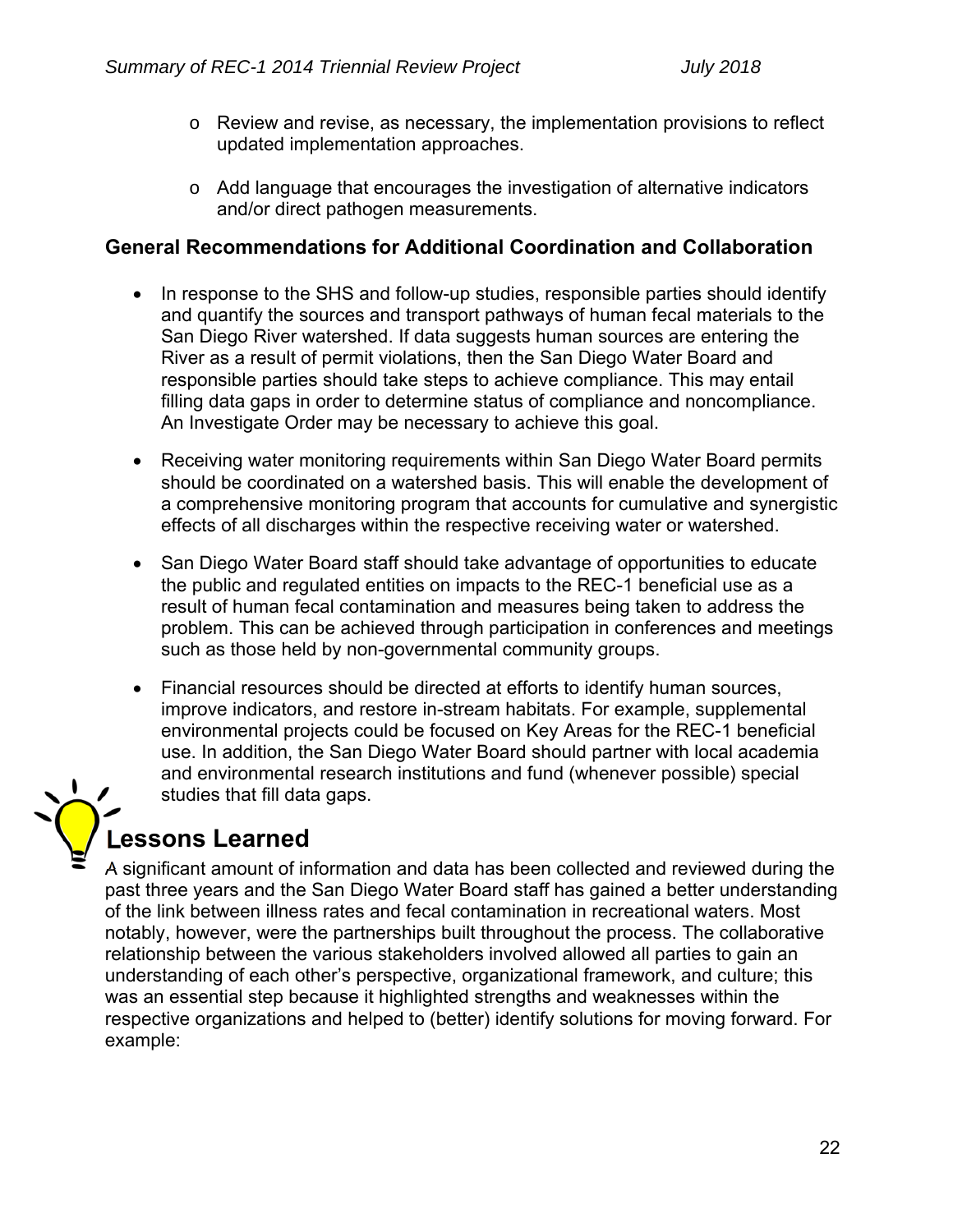- There are limitations to existing indicators that make dealing with fecal indicator bacteria (as it relates to protecting the REC-1 beneficial use) complicated and complex. The San Diego Water Board should specifically acknowledge the allowable risk level associated with compliance with the REC-1 criteria and explore how new water quality criteria or targets could be used for compliance that achieves the same level of protection. This will ensure judicious use of authorities and resources of the San Diego Water Board while also facilitating effective use of resources by regulated parties in protecting the REC-1 beneficial use.
- The San Diego Water Board and regulated entities need to continue to evolve regulatory and management actions based on the latest information. Regulated entities should continue to explore innovative and creative solutions (rather than relying solely on traditional BMPs for example). In addition, regulated entities should use the latest information to implement short-term immediate measures while continuing long term planning. The San Diego Water Board should be willing to take and allow calculated risks that embrace new scientifically sound ideas; this would involve challenging the status quo and accepting short-term failures leading to long-term success.
- Policies and permits that allow regulated entities opportunities to develop creative solutions suffer when Water Board staff are not able to actively participate or fail to be specific about the most important things. For instance, recent efforts to allow Storm Water permittees maximum flexibility to establish strategies and actions for addressing REC-1 impairments suffered because Water Board staff were not able to advise on cross-program issues that ultimately are necessary for success.
- The prior lesson learned must be kept in balance with timely and effective regulatory oversight of existing permit conditions. While staffing resources simply do not allow in-depth review of every monitoring and annual report, those report elements and permit requirements related to high-priority efforts (such as restoring the Rec-1 Beneficial Use) must be closely examined.
- Collaboration and communication are essential to establishing long-term and sustainable solutions. Regulated entities need to work collaboratively to identify strategies that will be implemented in coordination with or with the cooperation of other agencies and/or entities within its jurisdiction. In addition, agencies that have multiple authorities need to rely upon the totality of their authorities and departments to develop comprehensive solutions. The San Diego Water Board needs to proactively seek partnerships, remain engaged with external parties, and clearly articulate how success will be measured. Maintaining good communication can help identify innovative solutions, maximize use of limited resources, and can help inform actions to better protect and restore the REC-1 beneficial use. Building partnerships requires additional time that must be taken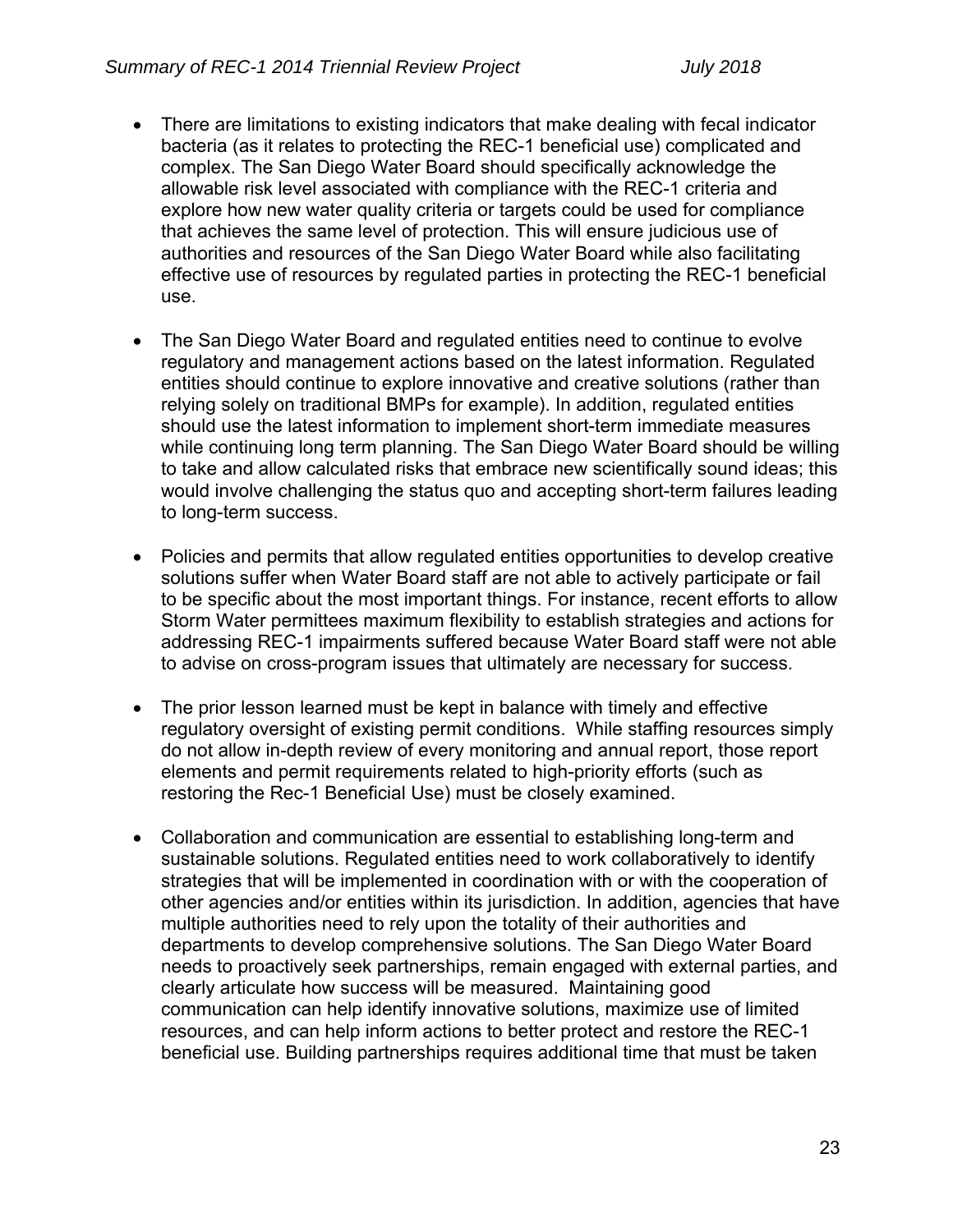into consideration into project planning.

- The San Diego Water Board workload far exceeds its staff resources; therefore, it needs to strategically sort its priorities. Given that the resources of the San Diego Water Board are unlikely to change in the near future, it needs to implement measures to help its staff maximize efficiency. For example, implementation of a system to simplify data management (such as ArcGIS) would allow staff to identify and respond to potential issues and/or problem areas in a timelier manner, identify data gaps, and identify high quality waters in the region. Data can also inform changes to monitoring requirements within permits and/or when issuing investigative orders.
- The San Diego Water Board should coordinate among and across its various programs; this will ensure limited resources are put to the best use in the most efficient manner practicable. The Priority Setting Team outlined in Chapter 1 of the Practical Vision is positioned to lead this effort.
- The San Diego Water Board must wisely choose which water bodies and impairments to assign resources. This must involve the Key Use and Key Area concept. Initial steps should include thorough source analysis and review of all permits in the watershed that regulate constituents related to the impairment. Compliance audits and enforcement should be pursued when permittees are suspected of non-compliance with permit elements related to the impairment. This will be a faster and more judicious path toward the goal of restoring water quality.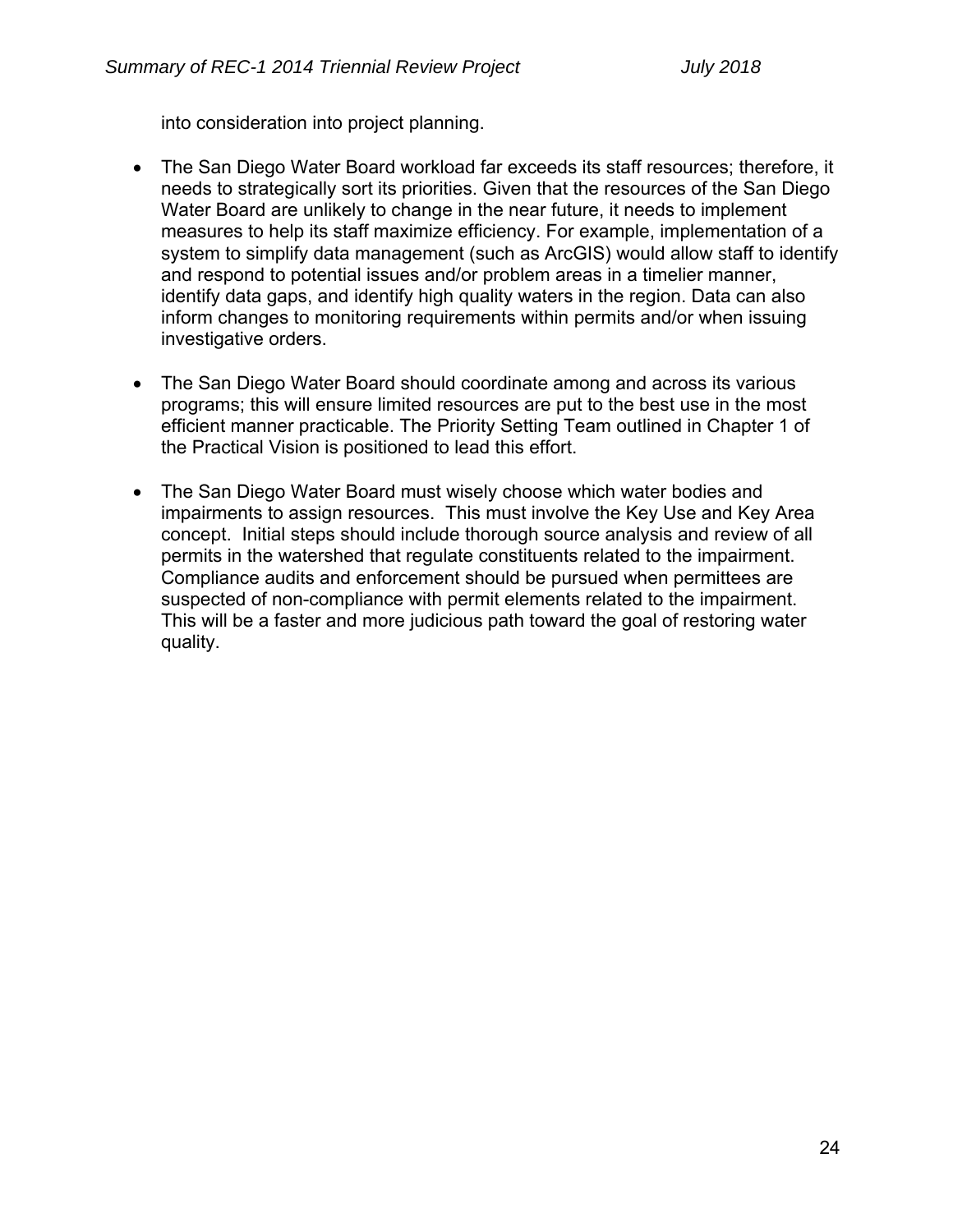# **Conclusions**

- Efforts to achieve REC-1 WQOs and the TMDL targets should focus on human sources of FIB and pathogens. To date, storm water permittees have invested disproportionally in general FIB reductions, rather than human source reductions. San Diego Water Board staff should guide performance toward controlling human sources instead of achieving general FIB wasteload reductions.
- REC-1 WQOs should be revised to reflect the 2012 USEPA guidance, and the State Water Board intends to do so statewide.
- The TMDLs do not need to be updated at this time in order to align the effort of the San Diego Water Board and regulated parties to control human sources.
- Implementing permits, specifically the Regional MS4 Permit and the regional WDRs for Collection Systems, should be revised to ensure regulatory effort to restore and protect the REC-1 beneficial use is focused appropriately on controlling human sources.
- Monitoring and assessment activities of the San Diego Water Board and regulated parties should include efforts to identify human sources of FIB.
- The San Diego Water Board should advocate and support development of improved indicators of human health risk.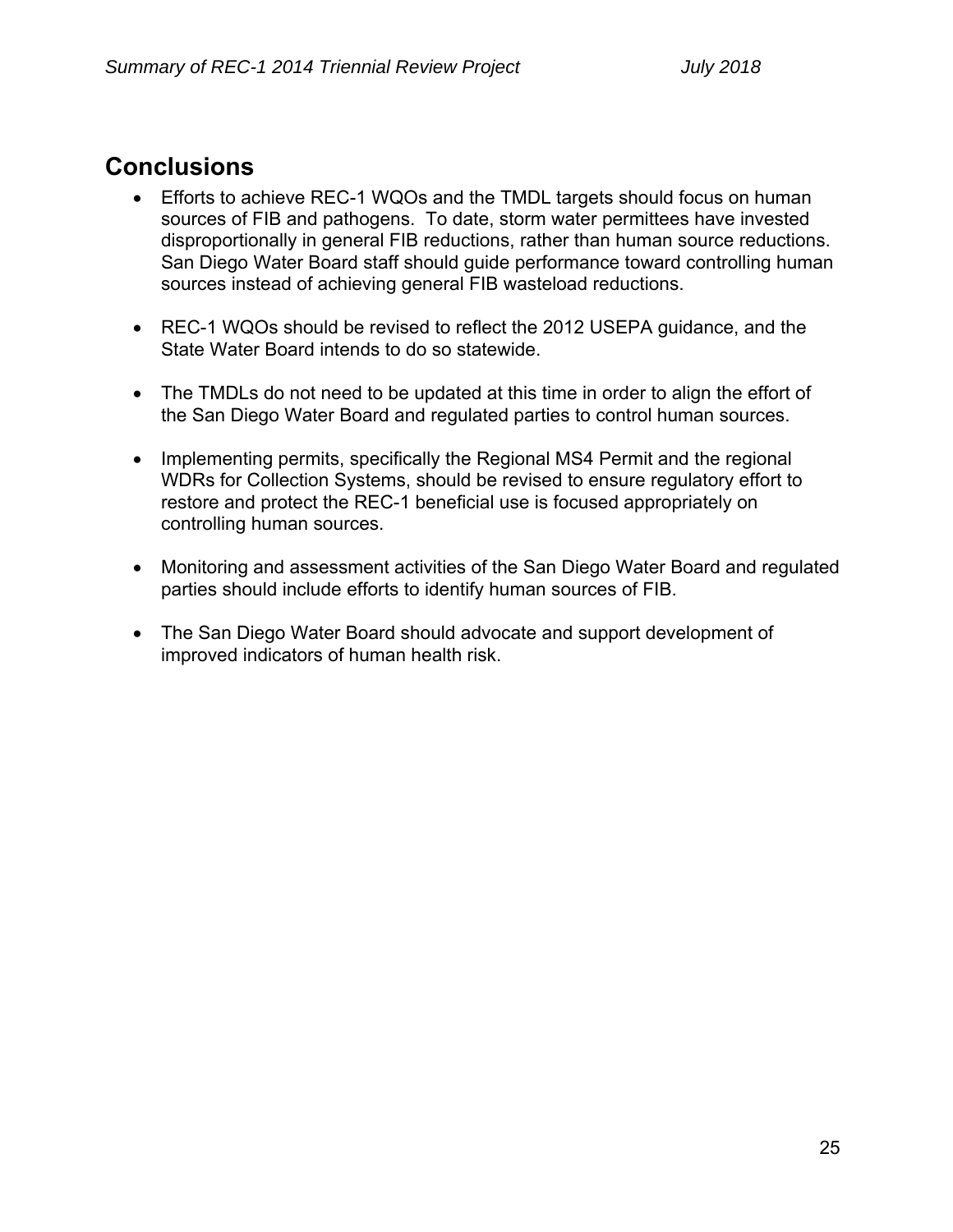# **Appendix A - City of San Diego, County of Orange and County of San Diego Copermittee Requested Changes to the 20 Beaches and Creeks Bacteria TMDL**

The Bacteria TMDL specifies that the San Diego Water Board will initiate a Basin Plan Amendment project to revise the requirements and/or provisions for implementing the TMDLs by April 2016, provided sufficient data exist to support the initiation of a Basin Plan Amendment. The City of San Diego, County of Orange, and County of San Diego have submitted a request for changes to the Bacteria TMDLs. This section includes a summary of the requested TMDL changes and the San Diego Water Board staff responses.

**Request:** Prioritize reduction of sources of human fecal contamination.

#### **Detailed Description of Request:**

- 1. The TMDL should include a discussion of health risks associated with exposure to human and non-human fecal sources; this provides a health risk perspective for prioritizing reduction of human fecal contamination sources. Human sources are high-risk sources, whereas non-human sources generally pose a lower risk.
- 2. Reduction of human fecal sources is a more cost-effective approach for reducing risk to human health based on CBA results, the SCCWRP Surfer Health Risk Study and other relevant information. TMDL compliance efforts should focus on reducing human fecal sources and shared responsibility. Shared responsibility includes bringing in other contributing sources/agencies outside of MS4 agencies, to help collaboratively reduce human fecal sources.

#### **San Diego Water Board Response:**

1. Staff agrees that TMDL compliance efforts must focus on controlling and reducing human fecal sources. A discussion supporting this concept will be included in the TMDL if the San Diego Water Board amends the TMDL in the future. Staff has also recommended adding clarifying language to the MS4 permit to specify that for areas in which bacteria is identified as the highest priority water quality condition, reduction of human sources of bacteria should be the priority.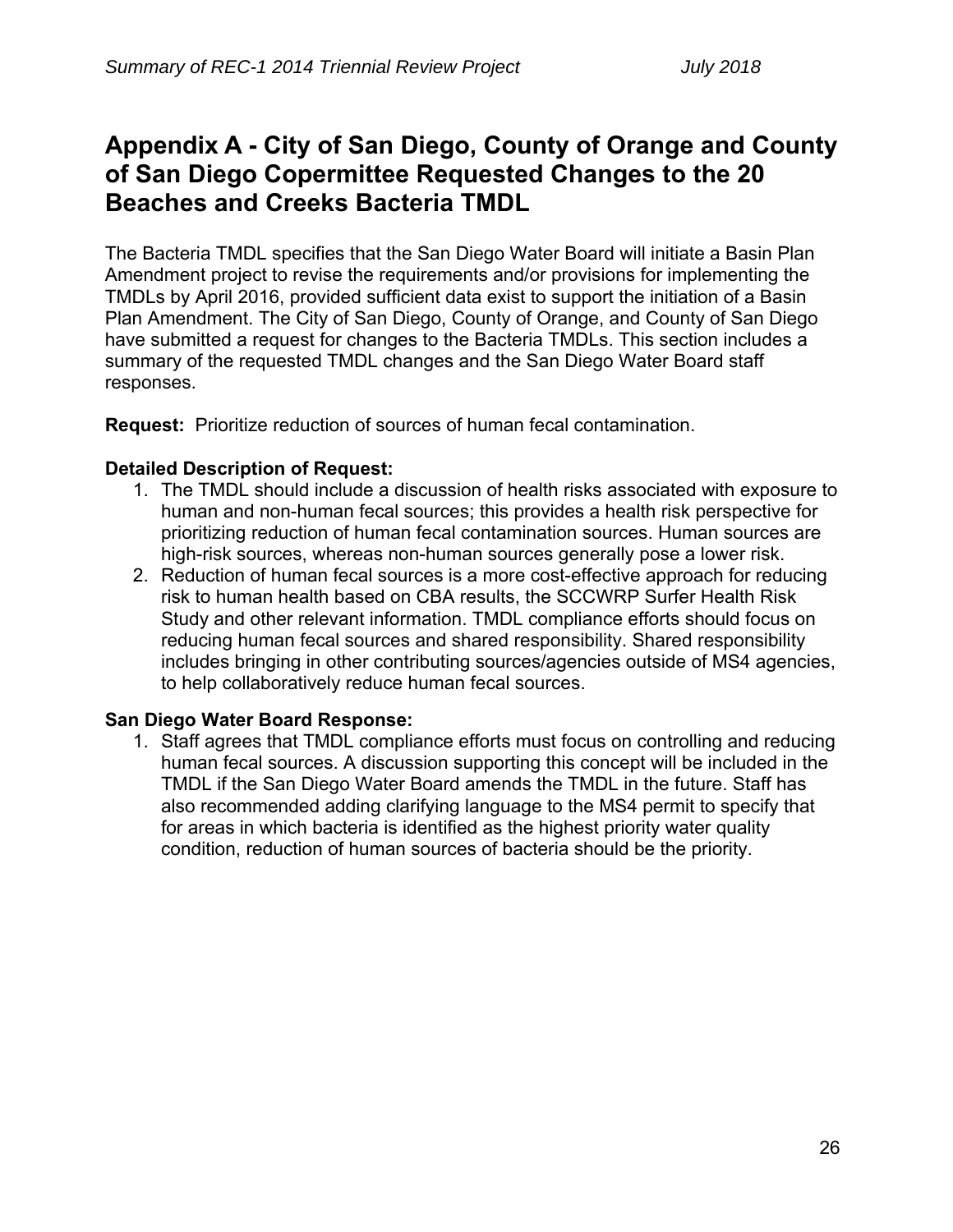2. Staff agrees that resources and efforts should be focused on controlling and reducing human sources of pathogens and pathogenic bacteria rather than broad sources of fecal indicator bacteria. The TMDL assigns wasteload allocations (WLA) to the MS4's and Caltrans and all other point sources, including but not limited to publicly owned treatment works (POTWs) and sanitary sewer collection systems which have a zero WLA. POTW discharges must be in compliance with waste discharge requirements and sewage collection agencies are prohibited from discharging sewage wastewater at any point upstream of the POTW headworks. Copermittee storm water agencies must implement controls and measures required under the MS4 Permit to prevent and eliminate seeping sewage from infiltrating the MS4. All parties have a collective responsibility to reduce, eliminate, and prevent the reoccurrence of unauthorized waste discharges.

**Request:** Improve TMDL implementation structure

**Detailed Description of Request:** The TMDL implementation structure should address human source reduction, monitoring, and adaptive management programs (to be developed). Adaptive management would include bringing in other sources/agencies outside of MS4s, to help collaboratively reduce human sources.

**San Diego Water Board Response:** The TMDL identifies more than MS4s in the implementation section. However, staff recognizes the TMDL may have taken for granted that existing regulations and prohibitions on sanitary sewer collection systems and septic systems were adequate and did not require changes. In addition, the TMDL discounted unknown data and contributions from private laterals and homeless encampments. Lastly, staff recognizes the TMDL gives little direction, if any, or incentives for collaboration or focusing on human sources.

The San Diego Water Board will make a reasonable effort to identify sources of human fecal contamination in discharges. It is not necessary to identify all dischargers for the San Diego Water Board to proceed with requirements to investigate and take necessary steps to reduce human sources. Where necessary to protect water quality, the San Diego Water may name other persons as dischargers, to the extent permitted by law.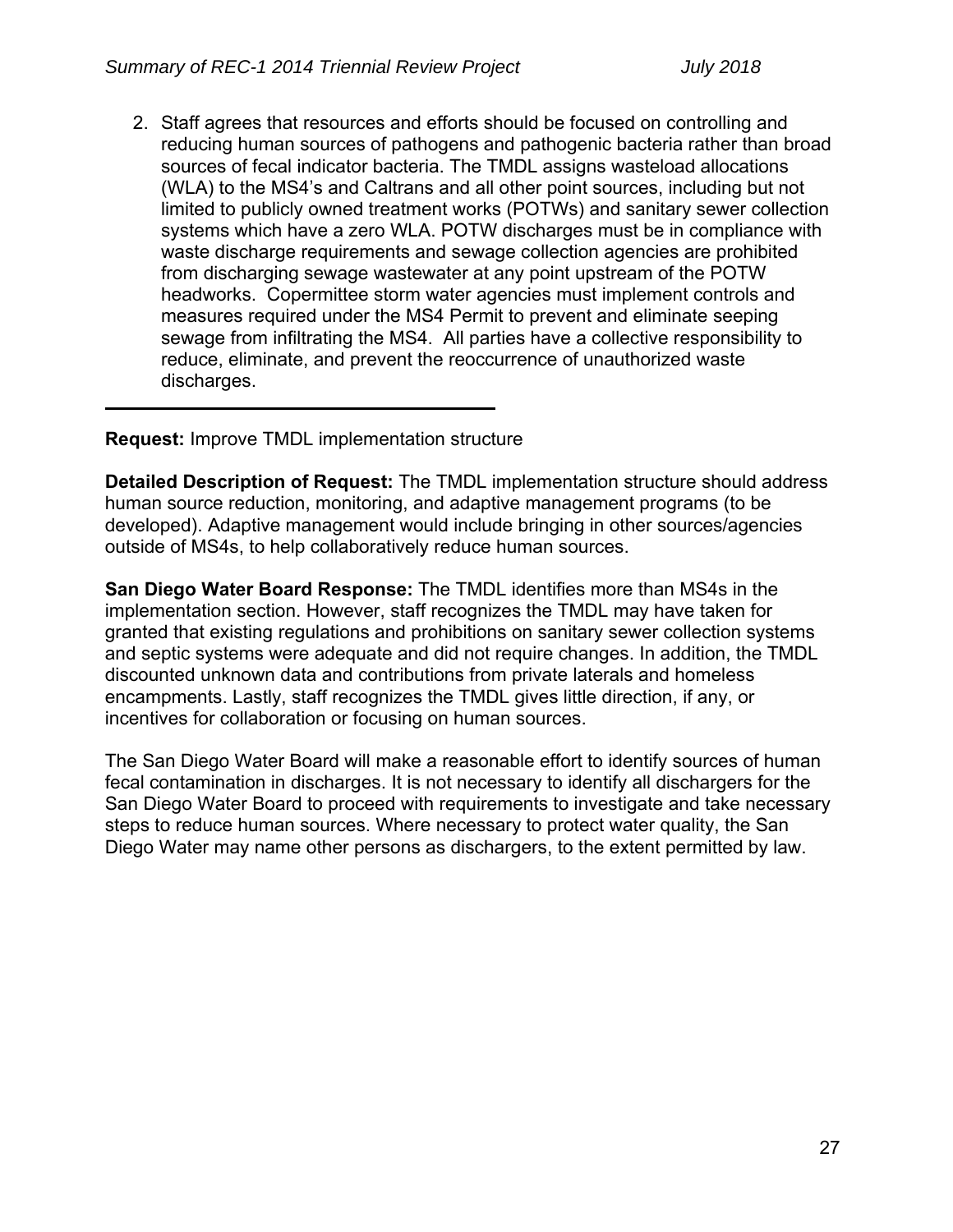The MS4 Permit supports adaptive management. The MS4 permit specifies that the goals of the Water Quality Improvement Plans can only be accomplished through an 'adaptive planning and management process'; furthermore, the MS4 permit directs copermittees to identify strategies that will be implemented in coordination with or with the cooperation of other agencies and/or entities within its jurisdiction. Copermittees that operate both a municipal sanitary sewer system and a MS4 must implement controls and measures to prevent and eliminate seeping sewage from infiltrating the MS4. Copermittees that do not operate both a municipal sanitary sewer system and a MS4 must coordinate with sewering agencies to keep themselves informed of relevant and appropriate maintenance activities and sanitary sewage projects in their jurisdiction that may cause or contribute to seepage of sewage into the MS4.

With regards to private property, staff recognizes the responsibility for the maintenance, repair, and replacement of a private sewer lateral falls on the property owner. However, private laterals present an opportunity for municipalities to update (or develop) Municipal Code requirements for property owners to inspect, maintain, repair and/or replace sewer laterals that are connected to their infrastructure if private lateral releases, either individually or collectively, represent a public nuisance and a threat to the best interests of the health and welfare of the public.

### **Request:** Revise monitoring approach

**Detailed Description of Request:** The TMDL should incorporate a 4-Tiered Monitoring Framework and include discussion of monitoring requirements, identification of compliance locations, and triggers for additional upstream source identification investigations. It should focus on assessing and eliminating high-risk human sources of bacteria and shared responsibility.

The 4-tiered monitoring framework should identify specific parties responsible for reducing bacteria sources. Compliance pathways and monitoring requirements should be discussed in context of the tiered framework.

**San Diego Water Board Response:** The request is consistent with the requirements of the TMDL, which specifies the minimum monitoring locations and source identification investigations when exceedances are detected in the receiving water.

#### **Request:** Incorporate risk-based approach

**Detailed Description of Request:** The TMDL should include a detailed discussion relating the TMDL to the acceptable risk level used in USEPA's 2012 Recreational Water Quality Criteria (RWQC) and proposed use of alternative compliance pathways. The discussion is important to lay the foundation for a move to true risk-based objectives in the future, which seems to be goal of all parties. As re-written, the TMDL would allow future scientific studies to inform updates to numeric targets (e.g. site-specific objectives), corresponding to an acceptable risk level.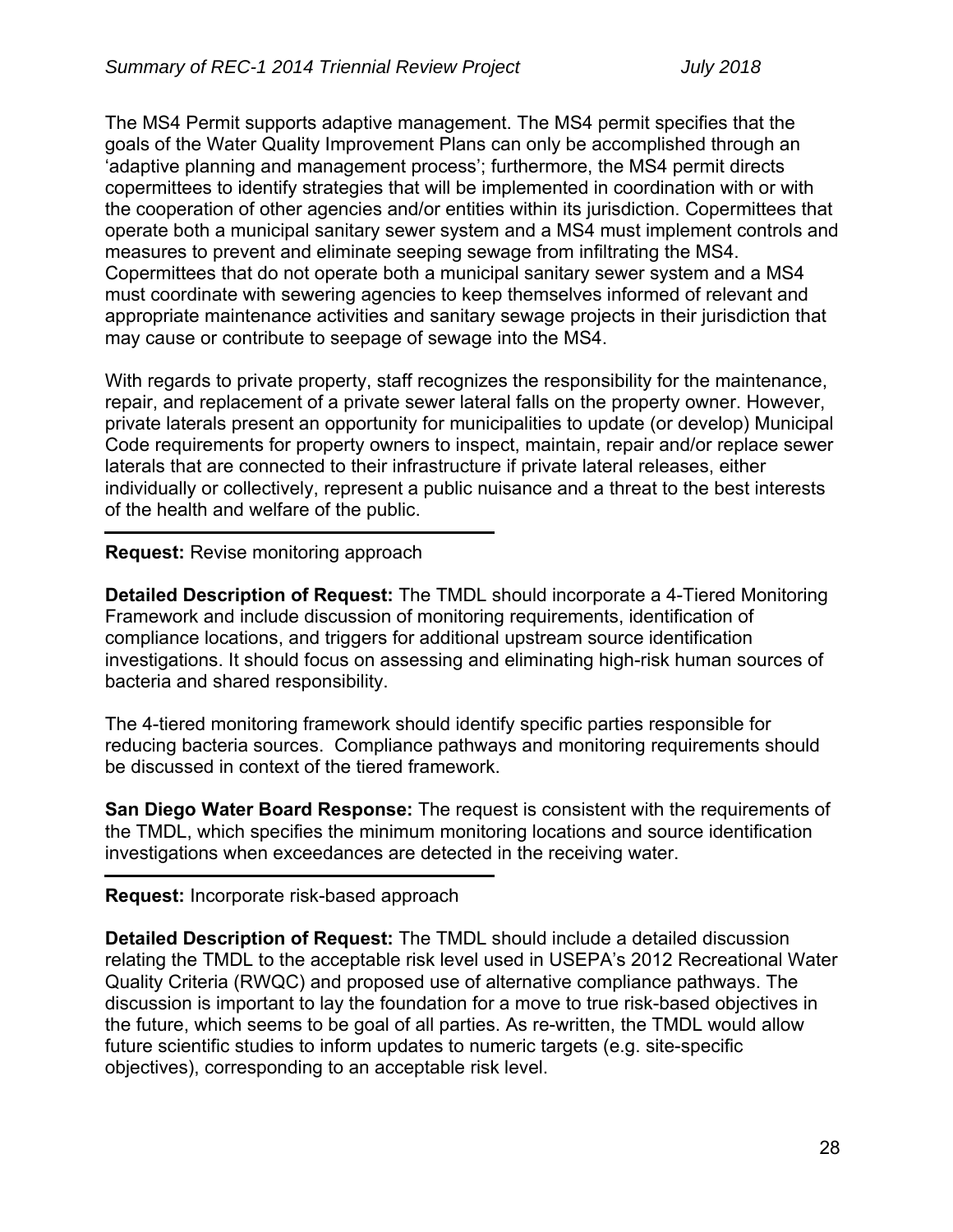**San Diego Water Board Response:** The RWQC identifies acceptable estimated gastrointestinal illness rates due to pathogens that are protective of REC-1 uses. Staff agrees that a discussion clearly relating the TMDL to the RWQC acceptable level of risk is important to clarify public policy. Risk is already built-in to existing REC-1 critieria, but is not explicity explained in the Basin Plan. Additionally, staff is receptive to the concept of alternative compliance pathways; however, additional discussions will be needed to further refine specifics (such as the appropriate HF-183 method and threshold).

**Request:** Surfer Health Study (SHS) and human marker use to support compliance assessment

**Detailed Description of Request:** Provide justification for use of the SHS results to help form the basis of the proposed compliance pathways and implementation approach. The TMDL should document the SHS results reflect water quality conditions that are protective of the primary contact recreation use as defined by USEPA's 2012 RWQC. In addition, the TMDL should include a detailed discussion comparing similarities and differences in SHS and USEPA NEEAR studies and additional analysis to quantify the uncertainties inherent in the SHS (such as using children-specific ingestion rate).

**San Diego Water Board Response:** Staff agrees that the SHS and subsequent Upstream Microbial Source Tracking Studies in the San Diego River Watershed (MST) provide valuable information that may be used to form the basis of future compliance pathways and implementation approaches, especially for specific TMDL watersheds investigated in the SHS.

Staff does not believe the statement that "SHS results reflect water quality conditions that are protective of the primary contact recreation use as defined by USEPA's 2012 RWQC" is accurate, especially for the water quality conditions on "0-1 days" following rain events. Staff acknowledges the significant effort invested in quantifying the uncertainties in SHS [with Quantitative Microbial Risk Assessment (QMRA) analysis] to compare SHS study design and results to those in the US EPA NEEAR study. Staff agrees with the recommendation in the SHS report (Page 30, end of 1<sup>st</sup> paragraph) that states "(we recommend) caution in the direct comparison of risk estimates from this (SHS) with USEPA guidelines", based on the following considerations:

- Different sensitivities to pathogenic infection between children and adult
- Relatively limited number and uniform characteristics of surfers enrolled in the study
- Temporal and spatial variations of pathogen profiles in discharges (at river mouths)
- Different FIB (and pathogen) concentrations between near shore and surf zone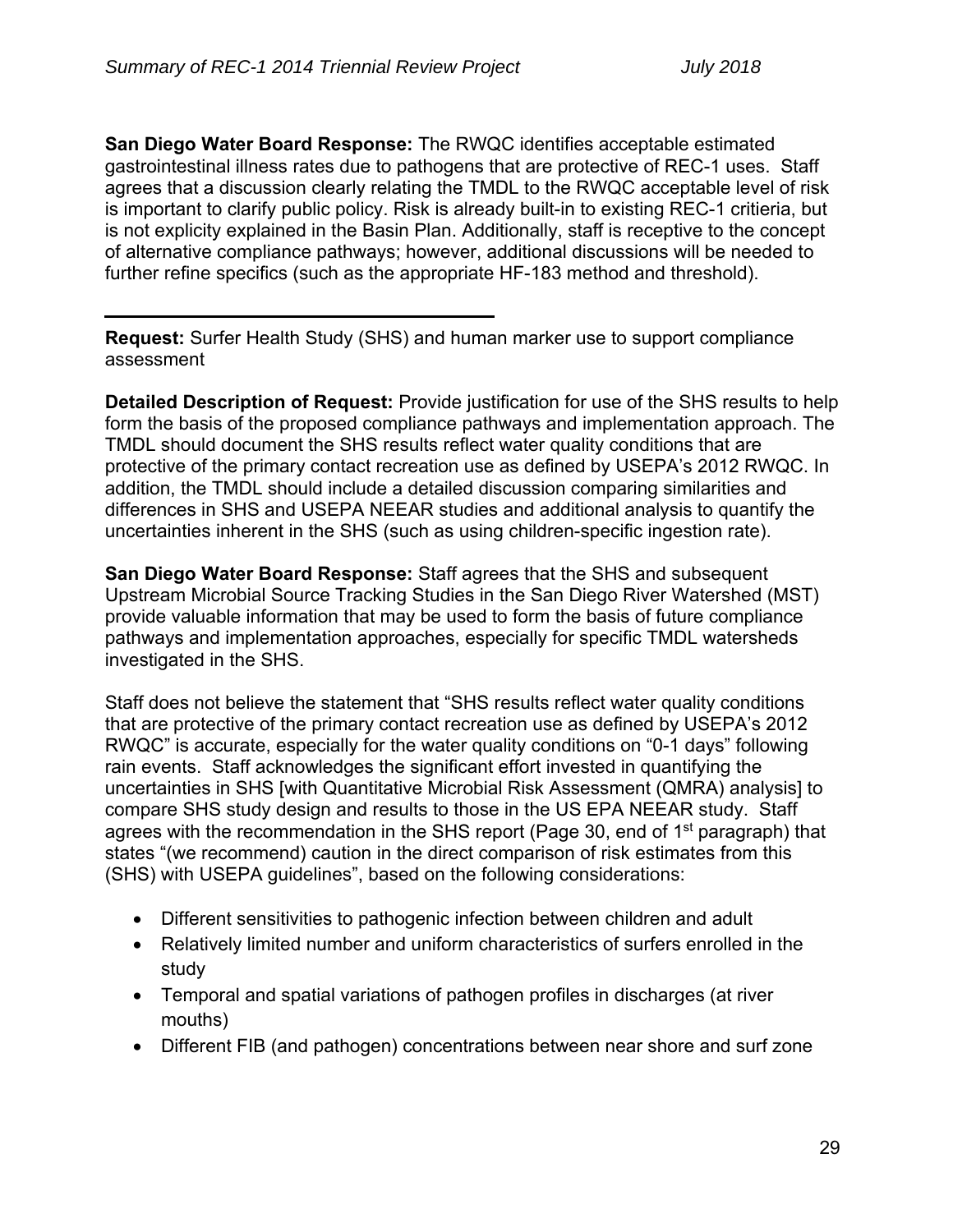Different probabilities that surfers enter ocean on Days 0 and 1 compared to on Days 2 and 3 following rain events

**Request:** Revise monitoring/compliance framework

**Detailed Description of Request:** The TMDL should allow for alternative compliance pathways; the copermittees have developed three new pathways for demonstrating compliance with TMDL numeric targets and allocations. Under all pathways, compliance points are moved to the beach, where the CBA quantified the vast majority of recreation to occur. The TMDL would need to discuss options for creeks that do not have a REC-1 beach (e.g. Chollas Creek).

**San Diego Water Board Response:** Staff has reviewed the proposed compliance pathways and generally agrees with the concept. Staff is receptive to moving compliance points to areas with the highest recreational use for the purposes of assessing whether TMDL targets are met. This, however, would not relieve copermittees from meeting applicable freshwater water quality objectives. Furthermore, in instances where there are exceedances of water quality objectives in the creeks, copermittees will need to initiate source identification studies to investigate and abate sources causing and/or contributing to the exceedances.

**Request:** Human marker (HF183) based compliance

**Detailed Description of Request:** Compliance demonstration via Pathway 2 includes paired FIB/HF183 compliance assessment. The HF183 threshold for wet weather was derived from the SHS. The copermittees would like to include a placeholder for a discussion on future development of dry weather threshold; potential thresholds being developed by SCCWRP/ Stanford could be used when ready.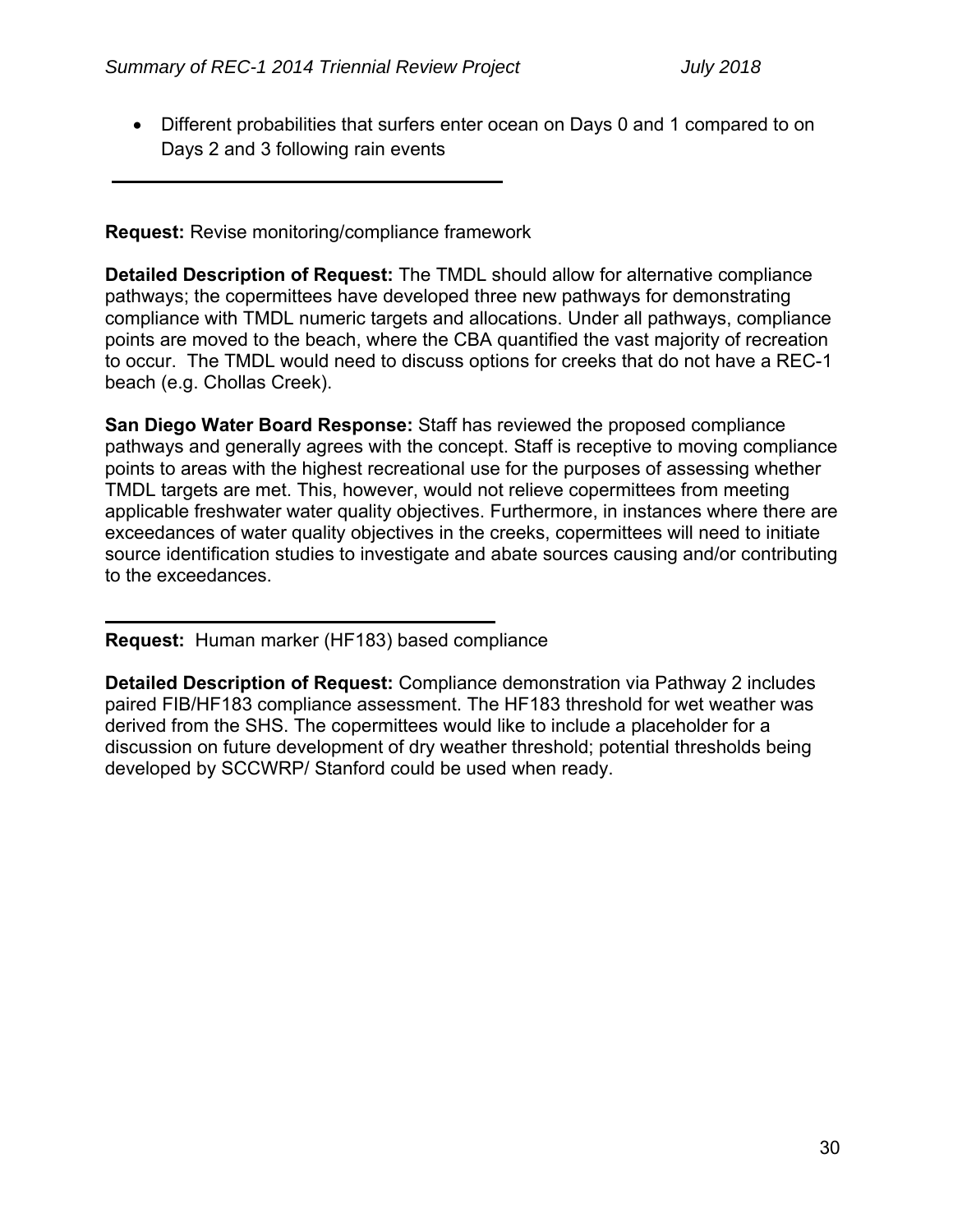**San Diego Water Board Response:** Fecal indicator bacteria (FIB) have been used as an indicator of fecal contamination and the potential presence of pathogens capable of causing gastrointestinal (GI) illnesses because they are easy to measure and test relatively inexpensively. Staff recognizes FIB sources can vary significantly and current FIB objectives do not distinguish between human and non-human fecal sources, which pose different risks to human health. It is not the intent of the bacteria TMDLs to require treatment or diversion of natural waterbodies or to require treatment of natural sources of indicator bacteria, and therefore the staff supports further investigation and (ultimate) use of a human-specific indicator and/or direct pathogen measurement, as feasible and appropriate. As discussed in its Practical Vision, the San Diego Water Board recognizes that it can only succeed through continual learning and innovation and the application of sound science in decision-making. The state of science concerning fecal material indicators continues to evolve; however, data collected to date indicates HF-183 may improve the identification of human fecal contamination in receiving waters. The use of HF-183, in conjunction with existing FIBs, would allow responsible parties to collaborate and better allocate resources by focusing on source abatement in areas that pose the greatest threat to public health. Although staff is open to consideration of using HF-183 as part of a compliance pathway, there will need to be additional discussion on the appropriate compliance threshold and method.

**Request:** Incorporation of reference watershed studies

**Detailed Description of Request:** Copermittees are not proposing change to wet weather allowable exceedance frequency (AEF), based on the results of recent reference studies. The copermittees would like to include a discussion of possible future development of a dry weather AEF (depending on available data and justification).

**San Diego Water Board Response:** Given that we want to shift focus towards human specific sources, it seems more prudent to prioritize the development of HF183 (or other human specific indicator) as a compliance threshold than to justify an allowable exceedance frequency of human wastewater in receiving waters during dry weather.

**Request:** Revise TMDLs and allocations (flexible options)

**Detailed Description of Request:** The TMDL should allow copermittees to prioritize areas and time periods with high REC use. Examples include moving compliance points to the beach (where appropriate), incorporation of High Flow Suspension / Low Flow Suspension / Limited REC-1, etc.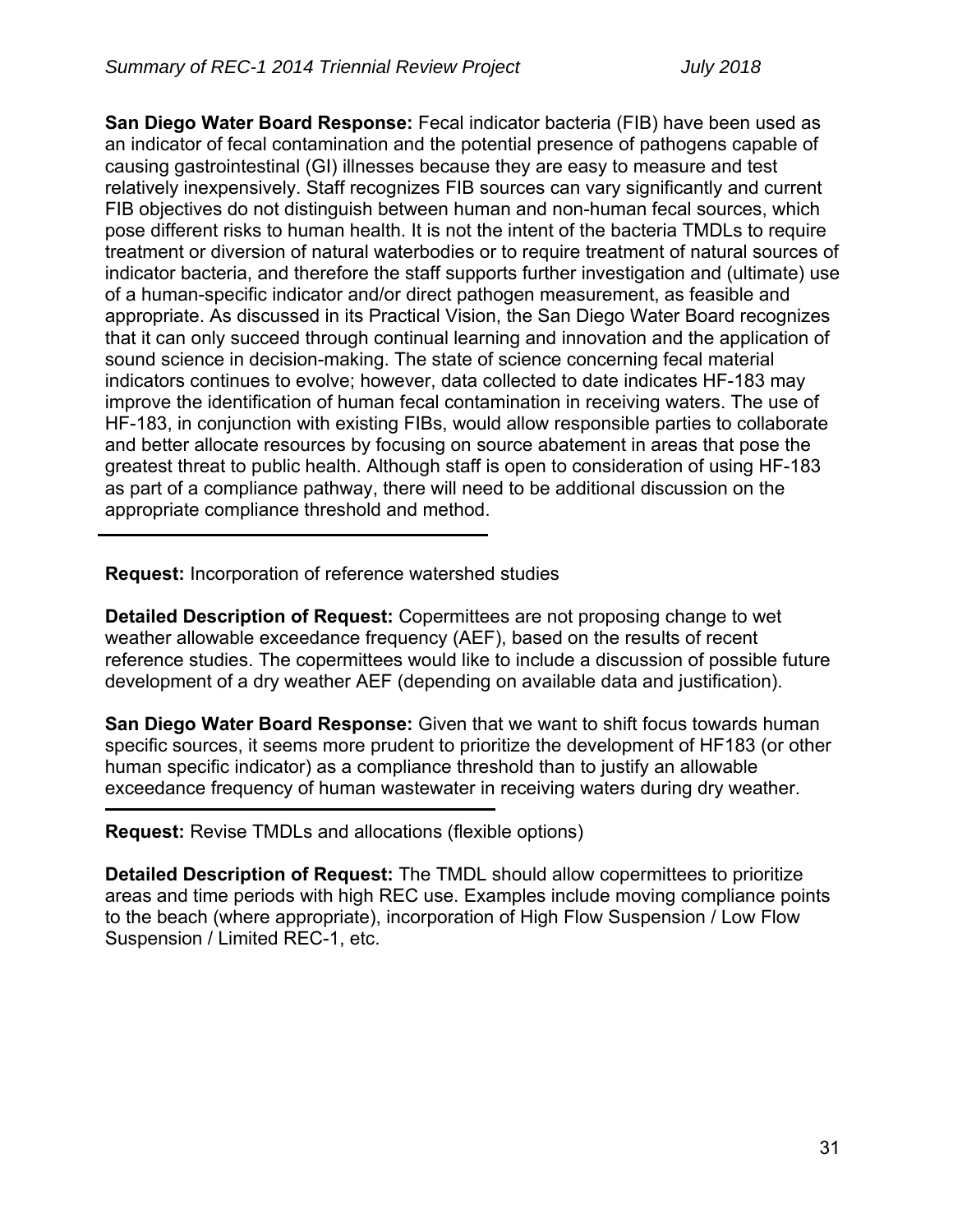**San Diego Water Board Response:** The prioritization of regulatory effort in areas with a high intensity of recreational use is consistent with the San Diego Water Board's Key Beneficial Uses and Key Areas concept. The San Diego Water Board understands and recognizes limited resources must be put to the best use possible to meet the goals of the TMDL. The San Diego Water Board has identified Ocean waters and San Diego Bay, which are included in the TMDLs, as key areas for the key beneficial use of recreation. Staff is receptive to moving compliance points to areas with the highest recreational use for the purposes of assessing whether TMDL targets are met. This, however, would not relieve copermittees from meeting freshwater water quality objectives; furthermore, in instances where there are exceedances of water quality objectives in the creeks, copermittees will need to initiate source identification studies to abate sources causing and/or contributing to the exceedances.

Staff will not recommend the Board consider incorporating high flow suspensions, low flow suspensions, or designation of the limited REC-1 beneficial use in any areas currently designated with REC-1 as an existing or potential beneficial use.

**Request:** Align with Regional Monitoring Framework

**Detailed Description of Request:** The Regional Monitoring Framework and modifications to the TMDL should focus on evaluating and reducing human health risk rather than simply quantifying bacteria loads in discharges.

**San Diego Water Board Response:** Staff agrees that monitoring should be aligned with the Framework for Monitoring and Assessment in the San Diego Region (Dec 2012).

**Request:** Revise compliance schedule

**Detailed Description of Request:** An extended compliance schedule (dates to be determined) is needed because additional time is required to engage responsible parties to address human sources and other factors, including the screening level FCA results (from the CBA) which showed residential costs in the "High" range.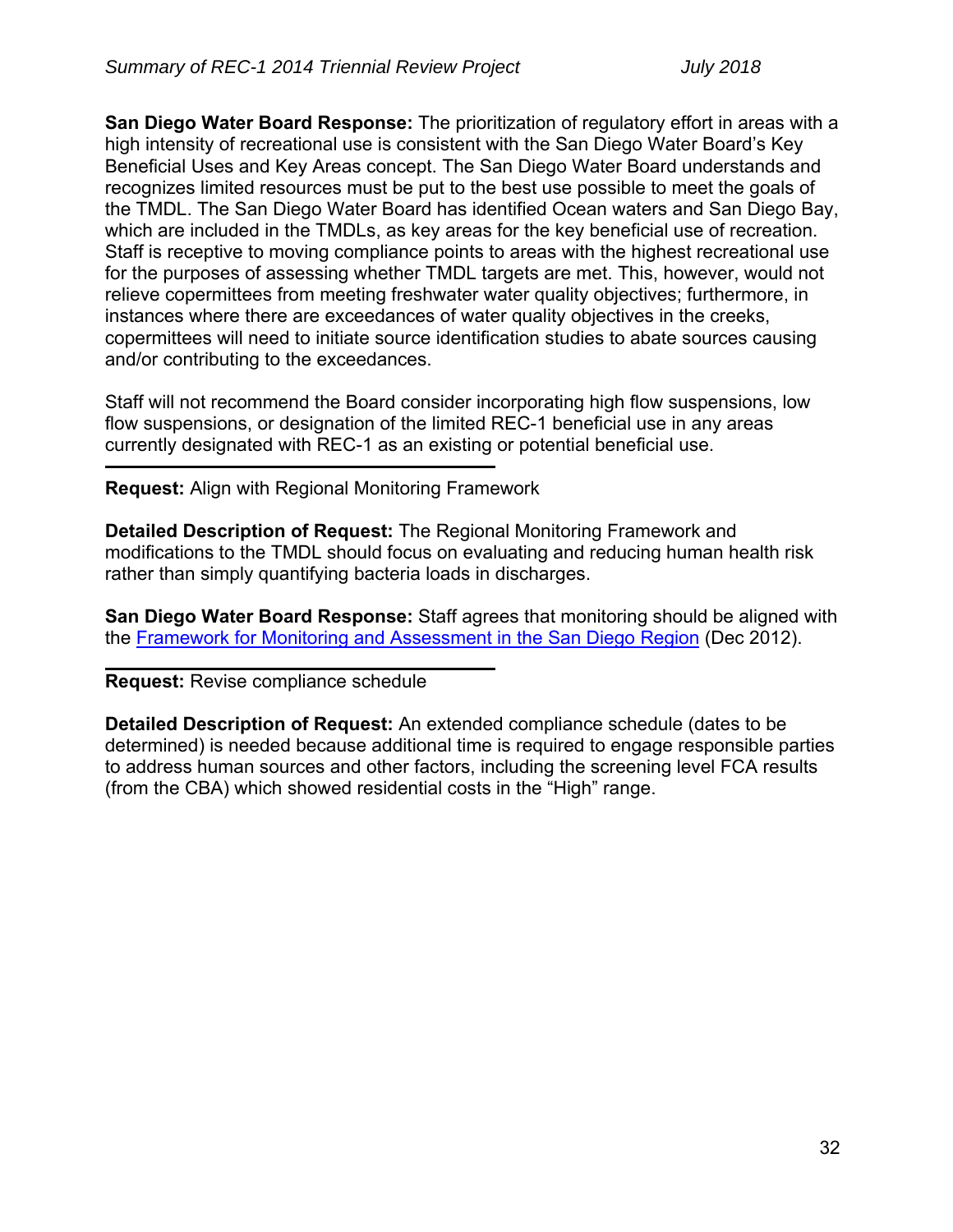**San Diego Water Board Response:** Staff recognizes there must be a shift in how municipalities approach efforts to achieve REC-1 water quality objectives and in how to assess whether TMDL targets are met and furthermore, that this shift may require additional time. However, given that the MS4 permit (already) encourages collaboration and adaptive planning to meet the goals of the Water Quality Improvement Plans, and further directs the copermittees to identify strategies that will be implemented in coordination with or with the cooperation of other agencies and/or entities within its jurisdiction, the results of such efforts explored to date would be needed to properly evaluate the reasonableness of this request. Furthermore, Section II.E.5.b. of the MS4 permit already directs the Copermittees to 'implement controls to prevent infiltration of sewage into the MS4…'. Finally, the MS4 permit is issued to a city or a county, and not solely to a storm water department. Copermittees have been implementing their current strategies to achieve REC-1 water quality objectives and to assess whether TMDL targets are met for at least five years, and presumably, they have made progress, in accordance with their own schedule, towards reducing sources of bacteria in their watersheds.

Prior to consideration of an extension to the schedule, staff would need to understand what specific barriers and/or regulatory hurdles have prevented the copermittees from achieving their goals. An extension based on collaboration would be difficult to justify without a detailed schedule of actions and demonstrated willingness of other responsible parties to participate in a MS4 copermittee process.

#### **Request:** Revise implementation milestones

**Detailed Description of Request:** The compliance schedule was developed based on a phased TMDL approach and includes a detailed list of major milestones, responsible parties, and dates (to be filled in). Revising implementation milestones would align schedule with other proposed changes.

**San Diego Water Board Response:** The San Diego Water Board can consider, in implementing permits, revising milestones that reflect updated action plans focused on human sources. Insufficient information exists for the San Diego Water Board to consider revising the final wet weather compliance date of 2031 at this time.

**Request:** Update waterbodies addressed by TMDL

**Detailed Description of Request:** The San Diego Water Board should update the TMDL to the 2010 303(d) list versus the 2002 list, which was the basis of the original TMDL. In addition, they should also develop an appendix showing the progression of 303(d) listings from 2002 through the proposed 2014 list.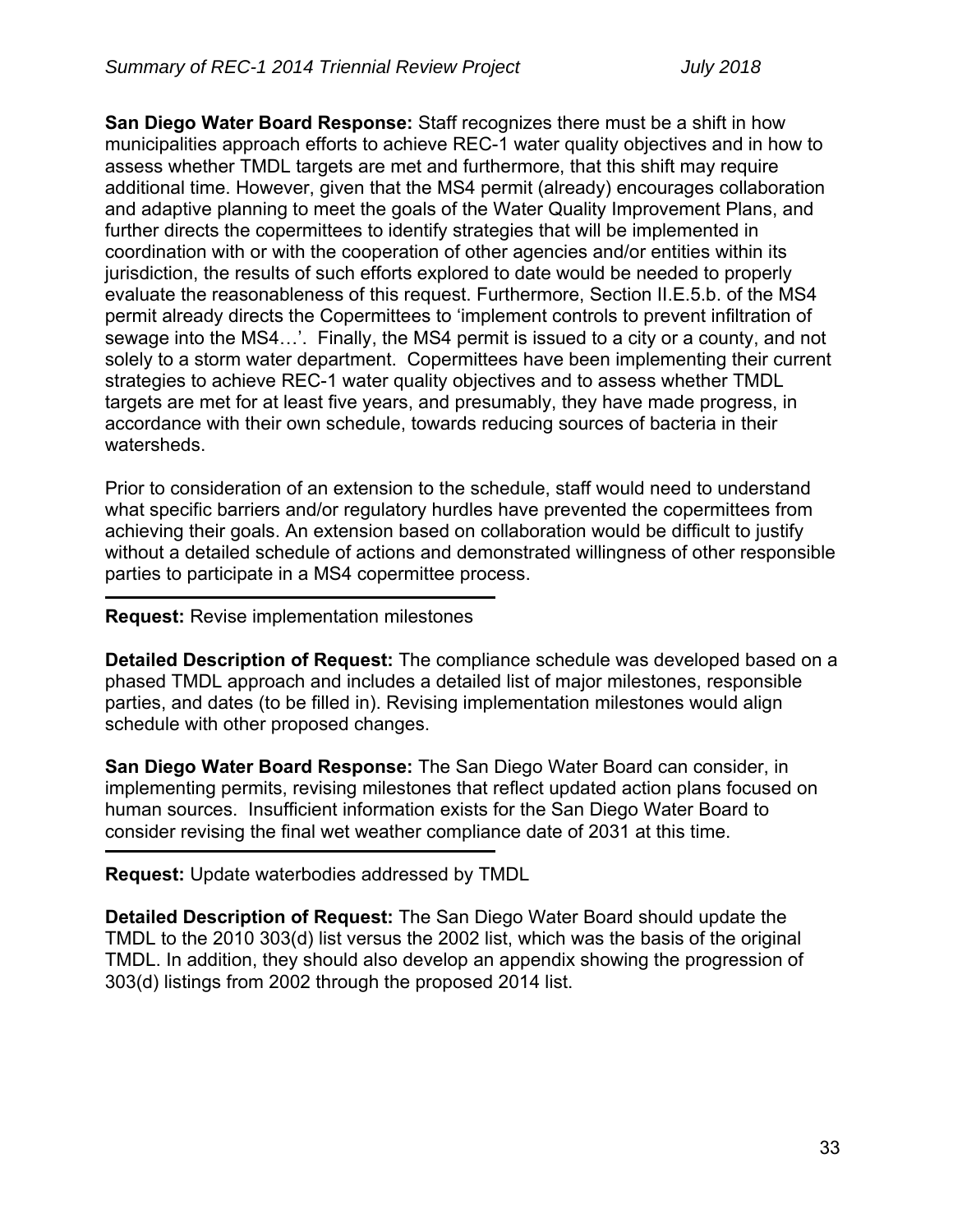**San Diego Water Board Response:** Implementation requirements and actions can reflect the latest 305(b) report. For example, these requirements and actions can focus restoration efforts on water bodies still impaired, while maintaining performance conformation (M4) monitoring at water bodies now meeting WQOs.

# **Request:** Use USEPA 2012 RWQC as basis for WQOs

## **Detailed Description of Request:**

- 1. WQOs include Statistical Threshold Value (STV) and Geometric Mean (GM) expressions. STV only will be used for wet weather annual assessments (i.e., all wet weather results collected over a one-year period). GM will be used for dry weather assessment (separate wet and dry season assessments). Default to use of STV for dry weather assessment only if sample size is insufficient for assessing GM.
- 2. Sets TMDL WQOs based on USEPA's 2012 RWQC and proposed SWRCB criteria: Enterococci for marine waterbodies, and *E. coli* for freshwater waterbodies. Removes WQOs for total and fecal coliform.

### **San Diego Water Board Response:**

1. Staff support using the USEPA criteria and recognize that the State Water Board proposes to update the REC-1 WQOs applicable in the San Diego Region. However, staff will recommend a Basin Plan amendment if the State Water Board efforts stall.

For dry and wet weather, both GM and STV, calculated over the same evaluation periods, should be used to gauge water quality for the best protection of the REC-1 beneficial use. For dry weather, the evaluation periods can be a month or six weeks. For wet weather, the evaluation periods can be six months or a year.

The USEPA 2012 RWQC recommendations, clearly state that "EPA's criteria recommendations are both for a GM and STV (rather than just a GM or just an STV) because used together they would indicate whether the water quality is protective of the designated use of primary contact recreation" and that "For dry weather, using the GM alone would not reflect spikes in water quality because the GM alone is not sensitive to them."

2. Rather than updating the TMDLs at this time, staff is proposing to update permits to be consistent with the statewide bacteria water quality objectives which is based on a risk protection level of 32 illnesses per 1,000 recreators (vs 36 illnesses per 1,000 recreators in the TMDL). This update would remove total coliform and would: only use *E. coli* as the sole indicator of pathogens in freshwater; enterococci as the sole indicator for saline inland surface waters, enclosed bays, and estuaries; and enterococci and fecal coliform in ocean waters.